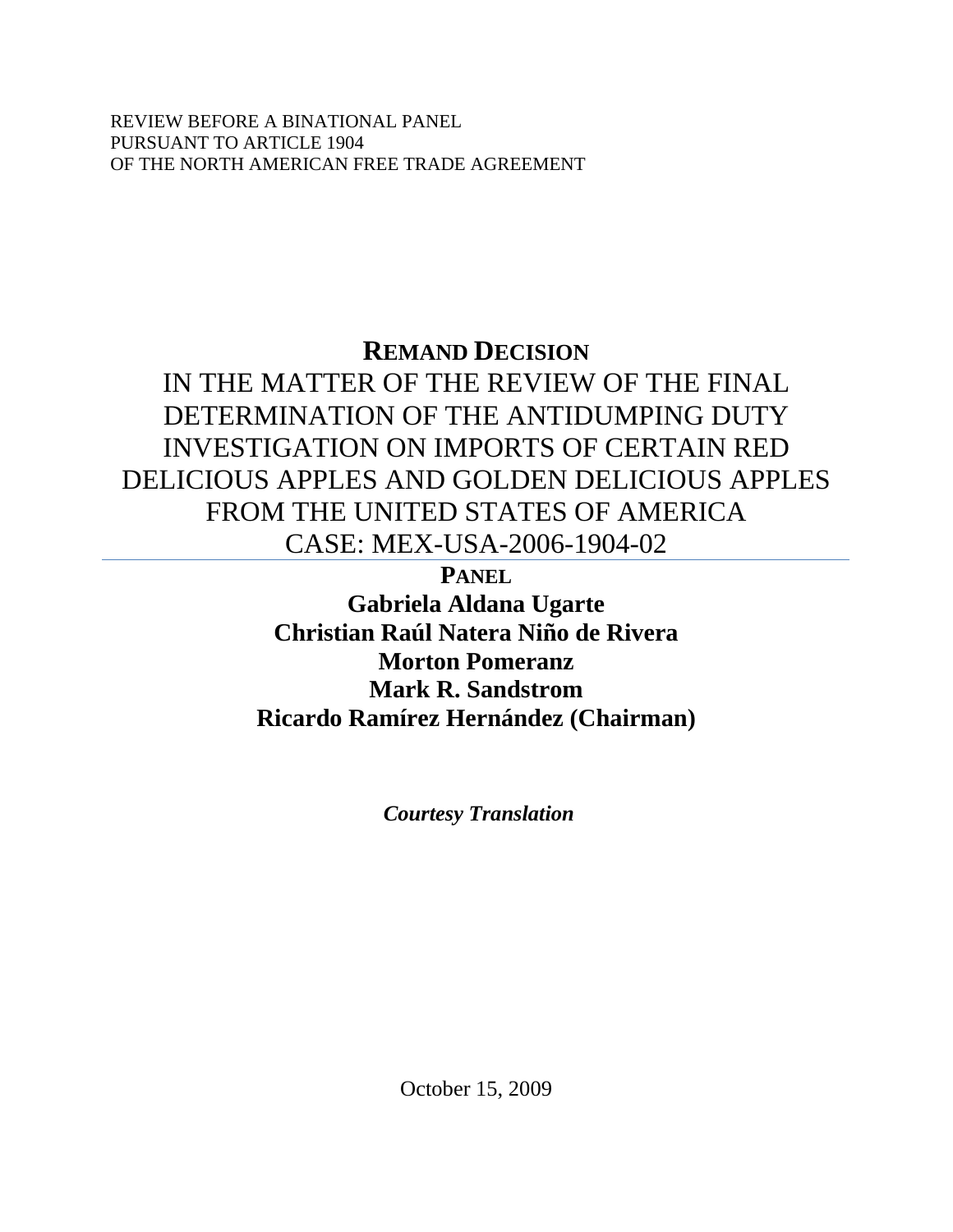# **Table of Contents**

| I.               |                                                                                        |  |
|------------------|----------------------------------------------------------------------------------------|--|
| II.              |                                                                                        |  |
| III.             |                                                                                        |  |
| IV.              |                                                                                        |  |
| V.               |                                                                                        |  |
| VI.              |                                                                                        |  |
| A.               | PROCEDURAL CLAIM: LEGAL REPRESENTATION OF THE MEXICAN PRODUCERS 8                      |  |
| <b>B.</b>        |                                                                                        |  |
| 1.<br>2.<br>3.   | The applicable standard in cases where the information and data is not contemporary.12 |  |
| 4.               |                                                                                        |  |
| 5.               |                                                                                        |  |
| $\mathcal{C}$ .  |                                                                                        |  |
| D.               |                                                                                        |  |
| E.               |                                                                                        |  |
| 1.               |                                                                                        |  |
| 2.               |                                                                                        |  |
| $F_{\rm}$        |                                                                                        |  |
| 1.               |                                                                                        |  |
| 2.               |                                                                                        |  |
| 3.               |                                                                                        |  |
| $\overline{4}$ . |                                                                                        |  |
| 5.               |                                                                                        |  |
| 6.               |                                                                                        |  |
| 7.<br>VII.       |                                                                                        |  |
|                  |                                                                                        |  |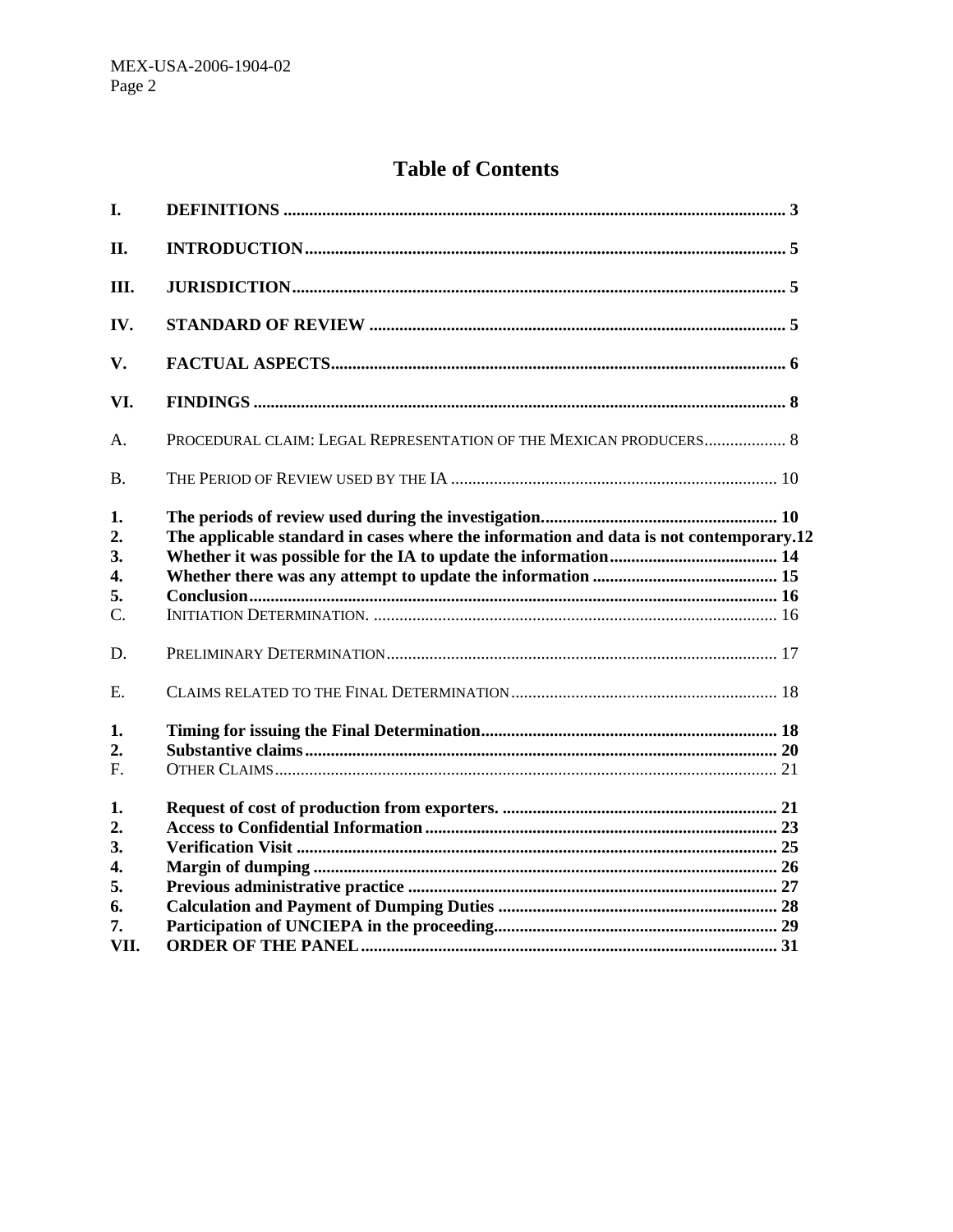#### **I. DEFINITIONS**

For purposes of this decision, unless otherwise specified:

**AA** means The WTO Antidumping Agreement.

- **Court Rulings** means the rulings issued, on October 28, 2003, by the First Administrative Circuit Court and the ruling issued, on February 14, 2005 by the Ninth Mexican District Court ordered to declared legally null ("dejar sin efecto") the final determination.
- **Federal Fiscal Code** means "*Código Fiscal de la Federación*".
- **Federal Law of Litigious and Administrative Procedure** means "*Ley Federal del Procedimiento Contencioso Administrativo".*
- **Final Determination or Final Determination of the Antidumping Duty Investigation on Imports of Apples from the United States means** the Final Determination of the Antidumping Duty Investigation on Red Delicious apples and its variations apples and golden delicious apples, merchandise classified under tariff item, originating from the United States of America, investigation carried out to comply with the First Administrative Circuits Court (File number 1183/2002), published in the Official Gazette on November 2, 2006.
- **FTL** means the Mexican Foreign Trade Law ("*Ley de Comercio Exterior"*).
- **FTLR** means the Mexican Foreign Trade Law Regulations ("*Reglamento de la Ley de Comercio Exterior*")
- **IA** means the Mexican Investigating Authority, the Secretary of Economy ("*Secretaría de Economía*"), in particular the Unit of Commercial International Practices ("*Unidad de Prácticas Comerciales Internacionales*").
- **Initiation Determination** means the Initiation Determination of the Antidumping Duty Investigation on Red Delicious apples and its variations and golden delicious apples, merchandise classified under tariff item, originating from the United States of America, investigation carried out to comply with the First Administrative Circuits Court (File number 1183/2002), published in the Official Gazette on May 26, 2005.
- **NAFTA** means The North American Free Trade Agreement.
- **NFE** means the Northwest Fruit Exporters. persiguen el mismo fin, esto es, la conclusión de la investigación sin la imposición de cuotas compensatorias **Official Gazette** means The Mexican Official Gazette ("*Diario Oficial de la Federación*").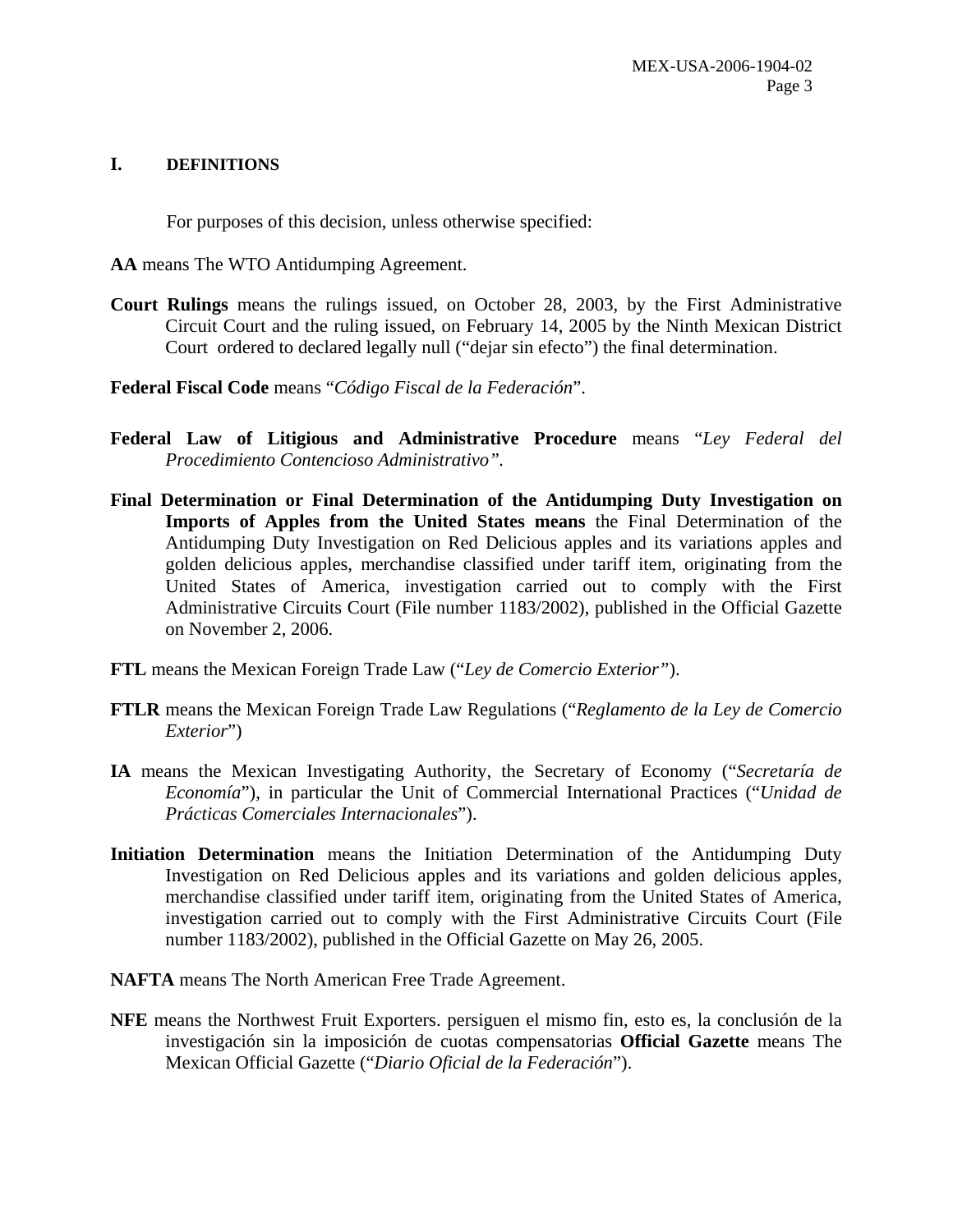- Panel means the panel established in accordance with Article 1904 of the NAFTA to review the Final Determination of the Antidumping Duty Investigation on imports of Apples from the United States.
- **POR** means the period of review chosen by the IA in a given determination.
- **Preliminary Determination** means the Preliminary Determination of the Antidumping Duty Investigation on Red Delicious apples and its variations apples and golden delicious apples, merchandise classified under tariff item, originating from the United States of America, investigation carried out to comply with the First Administrative Circuits Court (File number 1183/2002), published in the Official Gazette on September 29, 2005.

**Rule** means the Rules of Procedure for Article 1904 Binational Panel Reviews**.** 

- **SE** means the Mexican Secretary of Economy ("*Secretaria de Economía*").
- **UNCIEPA** means National Union of Importers and Exporters of Agricultural Products ("*Unión Nacional de Comerciantes Importadores y Exportadores de Productos Agrícolas*").
- **UNIFRUT** means the Regional Union of Fruit Producers of the State of Chihuahua ("*Unión Agrícola Regional del Estado de Chihuahua , A.C.*").
- **WTO** means the World Trade Organization.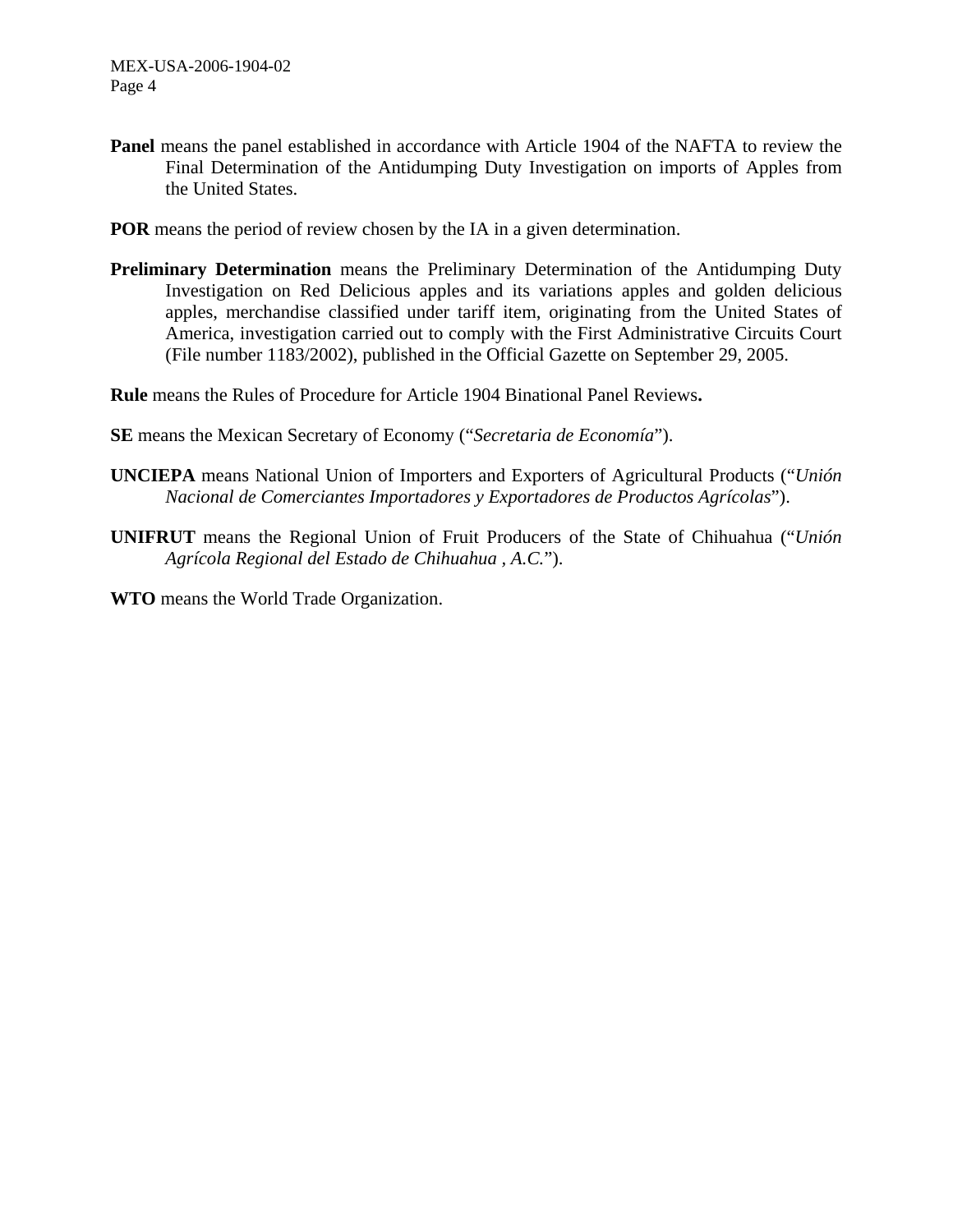#### **II. INTRODUCTION**

1. This binational Panel was established in accordance with Article 1904 of the NAFTA to review the Final Determination of the Antidumping Duty Investigation on imports of Apples from the United States. The Panel was originally established on July 20, 2007. Three of the original panelists resigned and the Panel was finally established with its current members on August 6, 2008.

#### **III. JURISDICTION**

2. The Panel has jurisdiction to review the Final Determination of the Antidumping Duty Investigation on imports of Apples from the United States since such determination was issued by a competent investigating authority and qualifies as a Final Determination, in accordance with Article 1904 and Annex 1911 of the NAFTA.

#### **IV. STANDARD OF REVIEW**

3. Pursuant to Article 1904(3) of the NAFTA, each binational panel must "apply the standard of review set out in Annex 1911 and the general legal principles that a court of the importing Party otherwise would apply to a review of a determination of the competent investigating authority." Thus, in a Mexican antidumping case, panels must apply the standard of review and the general legal principles that the Mexican Fiscal Court would have applied when reviewing a final determination by the SE.

4. The term "standard of review" is defined in Annex 1911, which refers to separate statutory review standards for each of the three NAFTA Parties. In the case of Mexico, Annex 1911 states that the applicable standard of review is "the standard set out in Article 238 of the Federal Fiscal Code, or any successor statutes, based solely on the administrative record."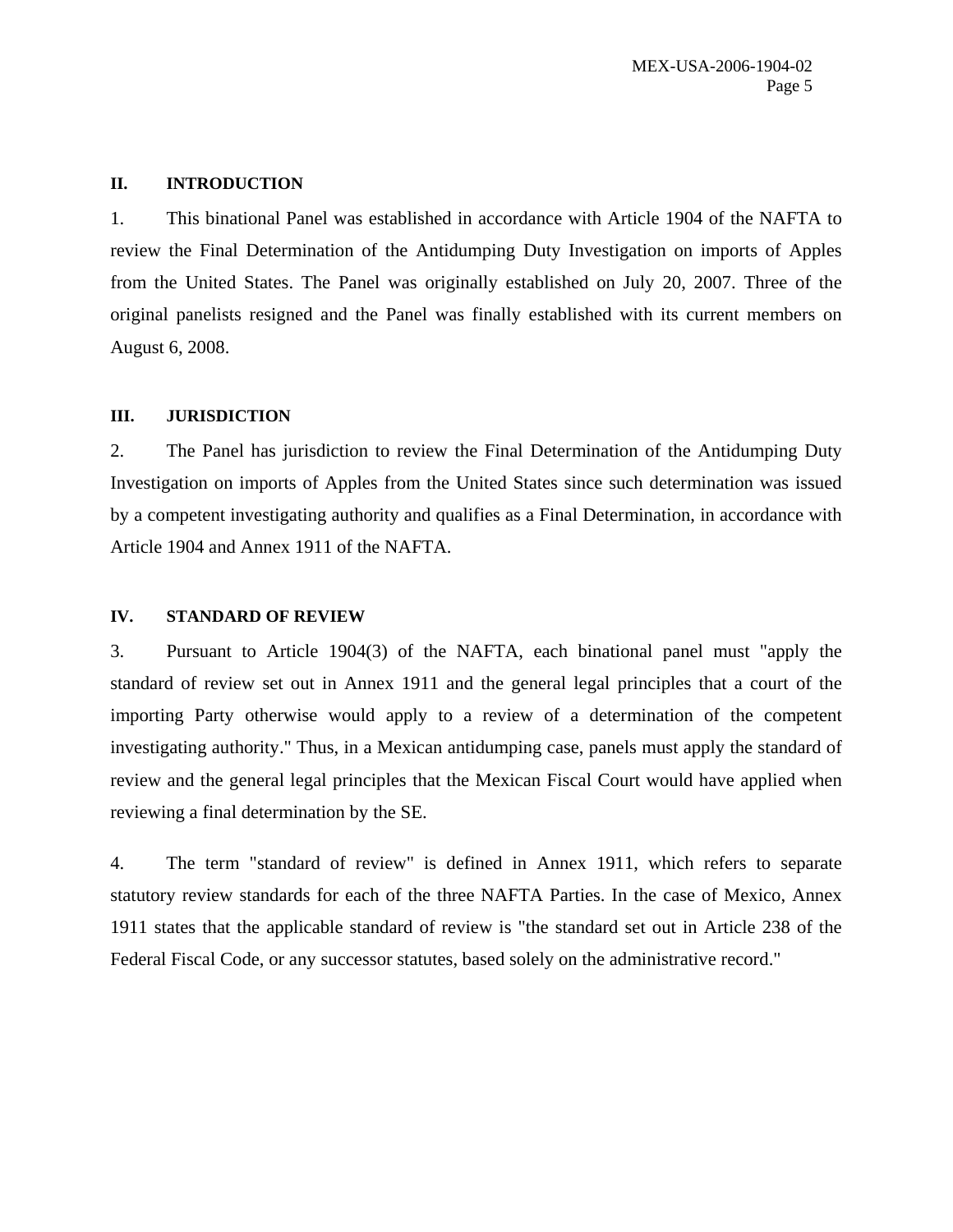5. It should be noted that Article 238 of the Federal Fiscal Code has been replaced by Article 51 Federal Law of Administrative Contentious Procedure, published in the Official Gazette on December, 1 of December, 2005 and entered into force on the January, 1, 2006.<sup>1</sup>

6. In sum, this Panel is required to examine and apply the Mexican standard of review set out in the NAFTA and confine its review strictly to the facts and information contained in the administrative record.

#### **V. FACTUAL ASPECTS**

<u>1</u>

7. On December 4, 1996, UNIFRUT requested the initiation of an antidumping investigation on imports of red and golden delicious apples.

8. On March, 6, 1997, the IA initiated the investigation.

9. On September 1, 1997, the IA issued the preliminary determination in which a preliminary antidumping duty of 101.1% was imposed.

10. On March 25, 1998, producers and exporters from the United States of America agreed on a price undertaking. Accordingly, the proceeding was suspended.

11. On August 9, 2002, the IA published the determination whereby the price undertaking was terminated.

12. On August 12, 2002, the IA issued its final determination imposing an antidumping duty of 46.58% on imports from any exporter other than Price Cold Storage & Packing Company Inc and Washington Fruit and Produce Co. For such exporters the applicable antidumping duty was 0%.

<sup>&</sup>lt;sup>1</sup> Article 51 - An administrative determination will be declared illegal if:

I. The Official who ordered, or handled the procedure from which such resolution derives has no jurisdiction.

II. There is an omission of the formal requirements demanded by the laws that affect the defenses of the private party and such omission affected the challenged resolution;

III. There are errors in the proceeding that affect the defenses of the private party and such errors affected the challenged resolution.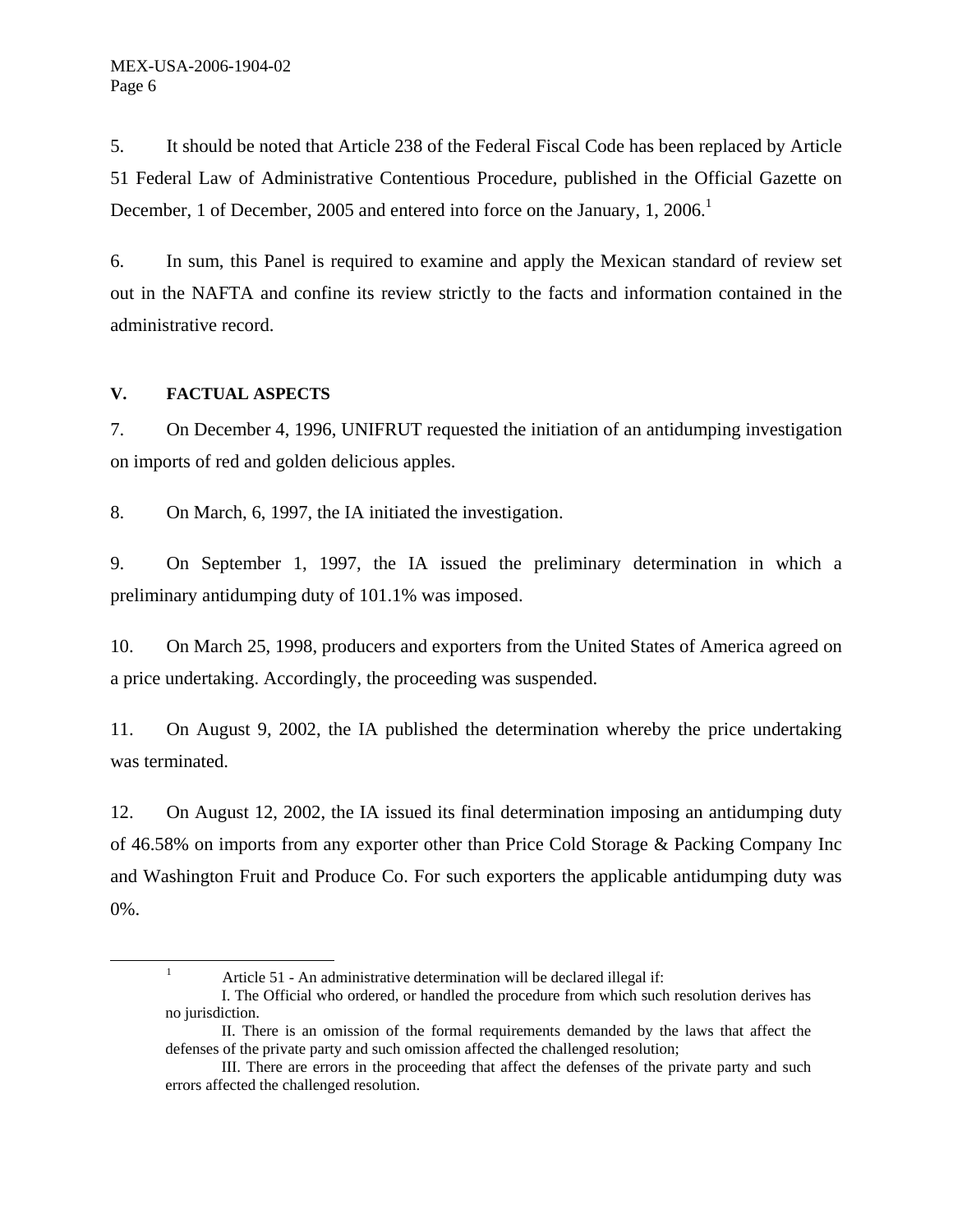13. On January 3, 2003, Ninth Mexican District Court upheld the IA's determination.

14. On September 3, 2003 NFE challenged such determination through an amparo proceeding.

15. On October 28, 2003, the First Administrative Circuit Court revoked the determination made by the lower court and granted the amparo to NFE.

16. On February 14, 2005 Ninth Mexican District Court declared legally null ("dejar sin efecto") the Final Determination.

17. On May 26, 2005, the IA published the Initiation Determination which complied with the Court's order and declared the original determination null with respect to NFE and its members. In the same determination the IA initiated an antidumping investigation with respect to NFE.

18. On September 29, 2005, the IA issued its Preliminary Determination imposing the following preliminary antidumping duties:

- A 10.53% duty for imports made by Allan Bros Inc.
- A 0% duty for imports made by Price Cold Storage and Packing Co Inc.
- A 2.01% duty for imports made by Zirkle Fruit Co.
- A 44.67% duty for imports made by the rest of NFE's affiliates.

19. On November 2, 2006, the IA issued its Final Determination imposing the following final duties:

- A 6.40% duty for imports made by Price Cold Storage and Packing Company, Inc.
- An 8.04% duty for imports made by Ralph Broetje.
- A 30.79% duty for imports made by Stadelman Fruit L.L.C.
- A 31.19% for imports made by Dovex Fruit Co.

l

• A 47.05% for Northern Fruit Co. Inc and the rest of NFE's affiliates.

IV. The facts that gave rise to the cause of action did not occur, were different from or evaluated wrongly, or if an order was made in breach of the rules applied or there was a failure to apply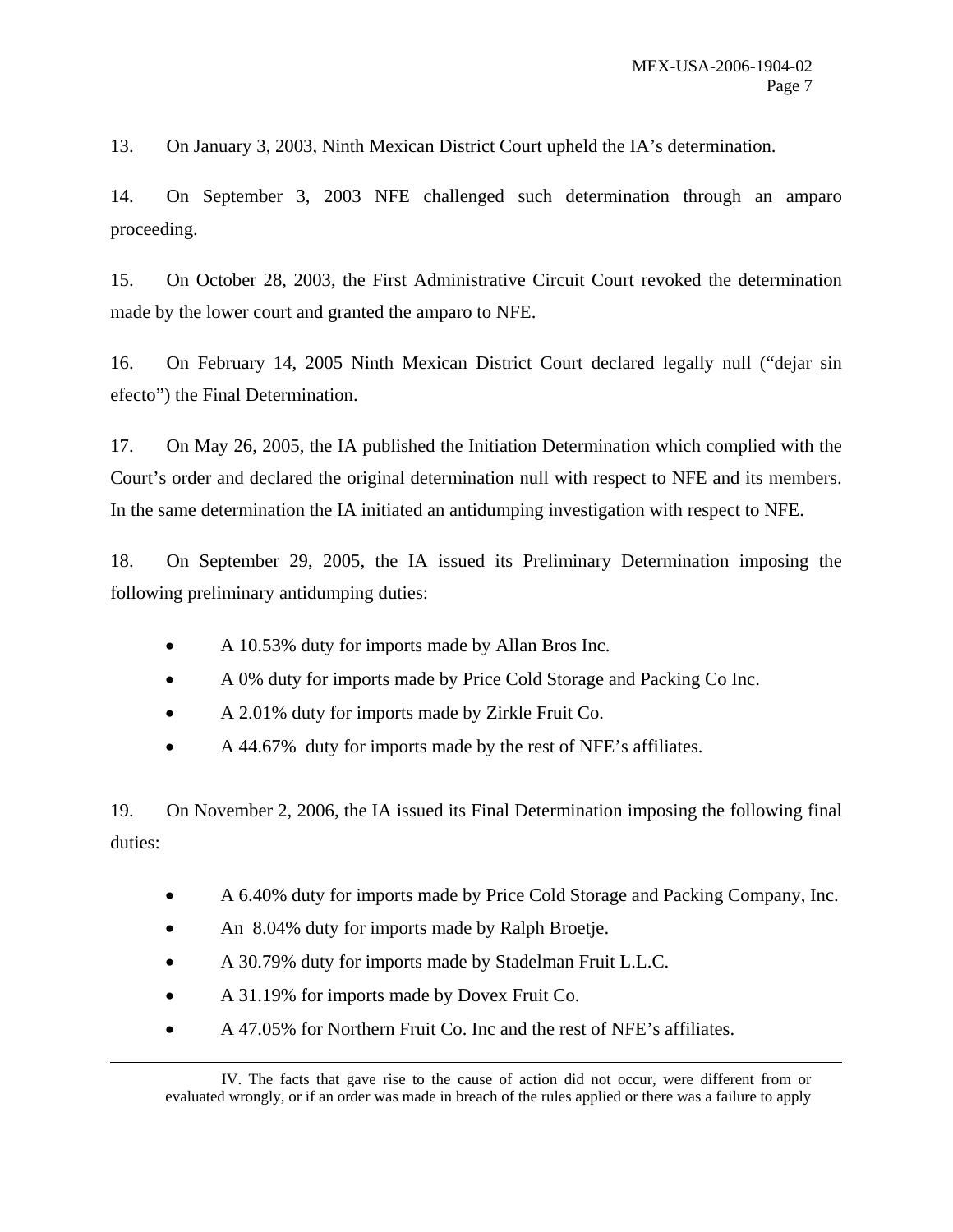#### **VI. FINDINGS**

#### A. PROCEDURAL CLAIM: LEGAL REPRESENTATION OF THE MEXICAN PRODUCERS

*Claim* 

20. NFE raises an objection based on the lack of legal authority of UNIFRUT's representative. NFE argues that the power of attorney through which Mexican apple growers representative appear before the IA was not valid. Thus, according to NFE, the determination was illegal because, by admitting a power of attorney which contained "two deficiencies"<sup>2</sup>, the IA "applied incorrectly Article 75 paragraph II of the FTLR. $3$ 

21. Conversely, the IA and UNIFRUT argue that UNIFRUT complied with the applicable law. Moreover, IA and UNIFRUT argue that they duly corrected any deficiencies which the power of attorney may have had by submitting a complementary power of attorney<sup>4</sup>. Finally, the IA argues that it did not have the required faculties to determine whether a power of attorney is valid. According to the IA, "notary instruments submitted by the apples domestic industry constitute complete evidence ('*prueba plena*')"<sup>5</sup> .

22. NFE representative replies that the deficiencies in the power of attorney could not be corrected after the investigation was initiated.

#### *Panel analysis*

l

23. We begin our analysis with paragraph II of Article 75 of the FTLR:

The request by an interested party to initiate an administrative investigation of an unfair international trade practice, in addition to being submitted in writing and satisfying the requirements prescribed in Article 50 of the Act, shall be submitted using the questionnaire issued by the Ministry, which shall contain the following

the rules that should have been applied.

<sup>2</sup> According to NFE Brief the two deficiencies were: i) not including Article 2453 of the State of Chihuahua Civil Code and ii) not including the list of the attendees to UNIFRUT General Assembly. NFE Memorial, paragraph 39-41.

 $NFE$  answers to the Panel Questions, page 53.

Preliminary Determination, paragraphs 63- B and 111- B. 5

IA Brief, paragraph. 82.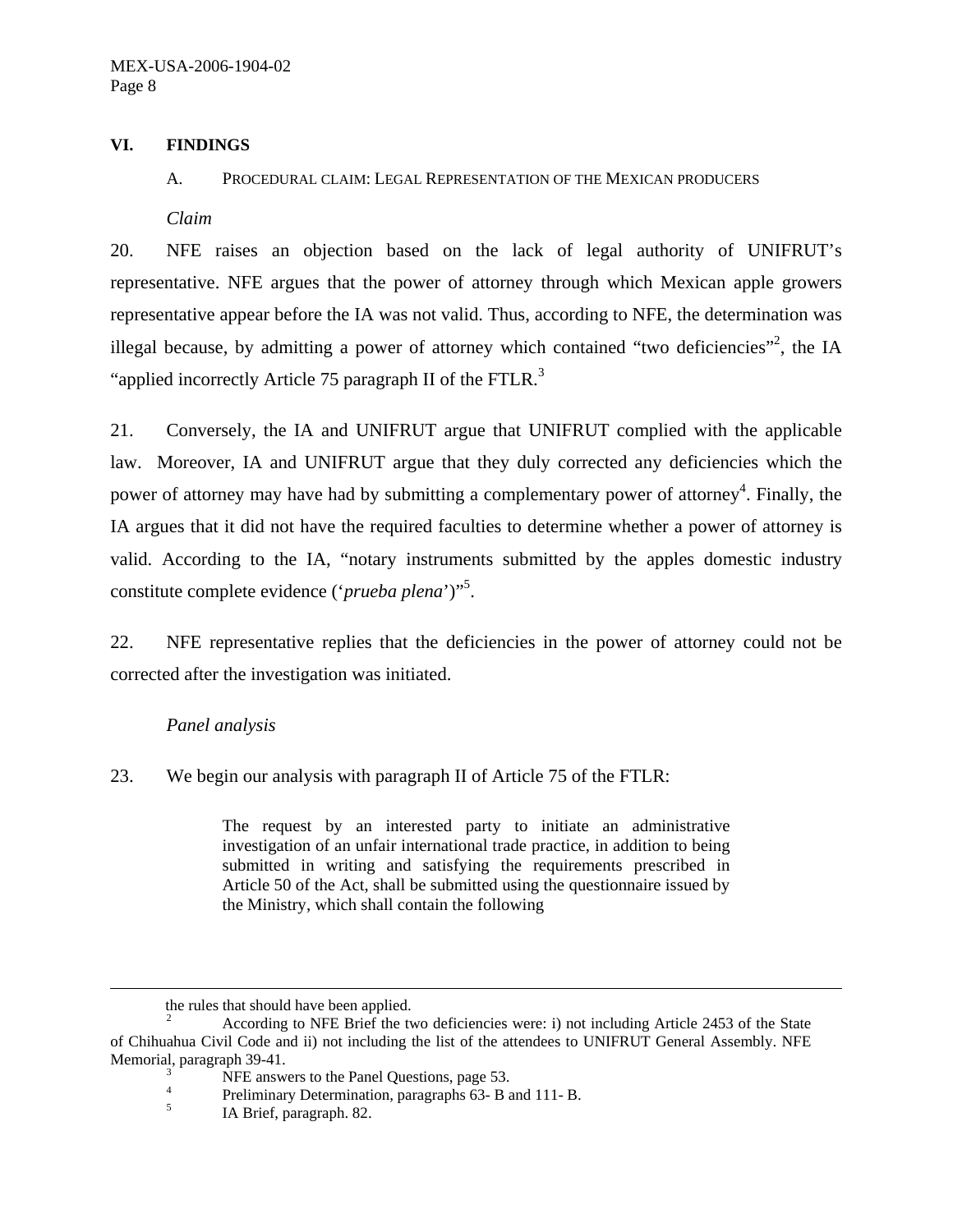II. Name or business name and domicile of the requesting party and, if applicable, *his representative, accompanied by accrediting documents*;

24. In accordance with that Article, the legal authority of the domestic producers representative has to be duly credited when requesting the initiation of an investigation. Participants disagree as to whether this power of attorney was duly granted by UNIFRUT to his representative or whether this type of deficiency could be corrected at a later stage of an antidumping proceeding.

25. In light of this, the question for this Panel is whether the original power of attorney was "deficient" and, if that is the case, which are the consequences that flow from that, taking into account that UNIFRUT submitted a complementary power of attorney which apparently corrected them. The Panel requested any relevant precedent by the Fiscal Court regarding this issue. No relevant precedent was provided to the Panel by any participant on this issue.

26. Notwithstanding, the Panel observes that the legal authority of UNIFRUT's representative has been already been upheld by the Court which ordered the initiation of the present investigation. In that proceeding, NFE raised this claim which was rejected by the Mexican Court based on the fact that the claim wasn't raised before the IA during the original proceeding.

27. According to the First Administrative Circuit Court Tribunal:

[T]he investigating authority accredited the legal existence of the association which submitted the request of initiation of an antidumping investigation, as well as the personality of Enrique Bautista Parada, as president of the executive board and representative of the growers which belong to this association, based on the documentation provided in the request, which was not challenged by any participant, but until this amparo proceeding was initiated, using arguments which were not part of the matter, in light the fact that the complainant never challenged the personality of UNIFRUT. Prove of that is that in the original investigation the investigating authority did not issued any finding in this regard…<sup>6</sup>

*Court Ruling of the First Administrative Circuit Court*, RA-431/2003-5523. October 28, 2003.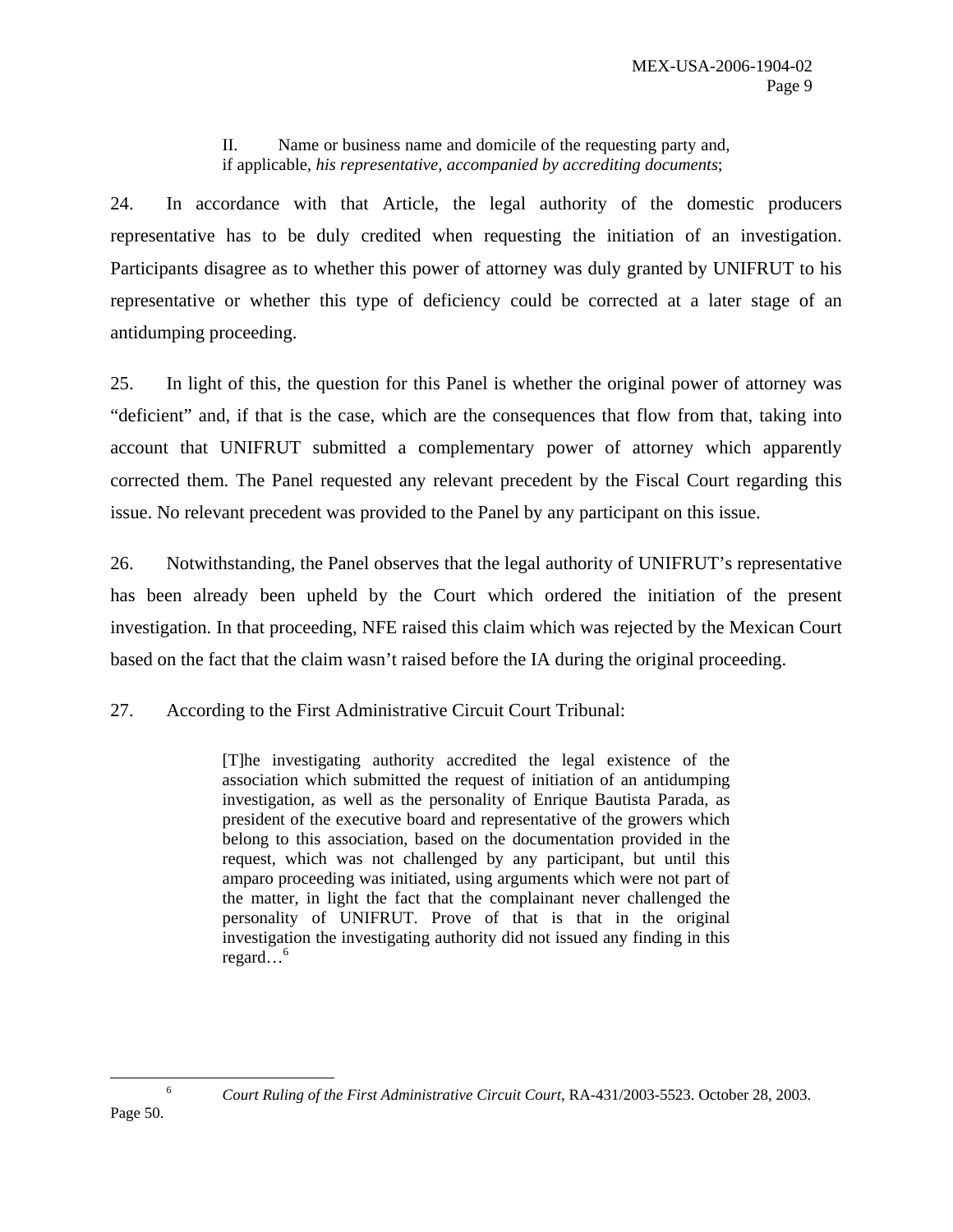28. Based on this decision, the Panel considers that this claim has already been addressed by the Mexican Court which reviewed the underlying investigation. Accordingly, we uphold the IA's determination with respect to this claim.

### B. THE PERIOD OF REVIEW USED BY THE IA

29. The Panel considers that a core issue in this review that needs to be addressed first in order to analyze several of the claims raised by NFE and UNCIEPA relates to the POR used by the IA. Thus, the Panel will address this issue as follows:

- First, the Panel will analyze each of the periods of review used by the IA in this investigation.
- Second, the Panel will address what, if any, would be the applicable standard to review information and data.
- Third, the Panel will address whether it was possible for the AI to update the information and data.
- Fourth, the Panel will address whether there was any attempt to update the data and information.
- Fifth, conclusion.

# **1. The periods of review used during the investigation.**

30. As stated in the factual section, the investigation under review was initiated on May 26, 2005. The Preliminary Determination was issued on September 29, 2005 and the Final Determination on November 2, 2005. Now, we turn to the analysis of the POR used in each of these determinations.

### *Initial Determination*

- 31. The Initiation Determination had two purposes:
	- To comply with a Mexican Court by declaring legally null, all proceedings applicable to NFE and its affiliates **after the initiation of the original investigation**; and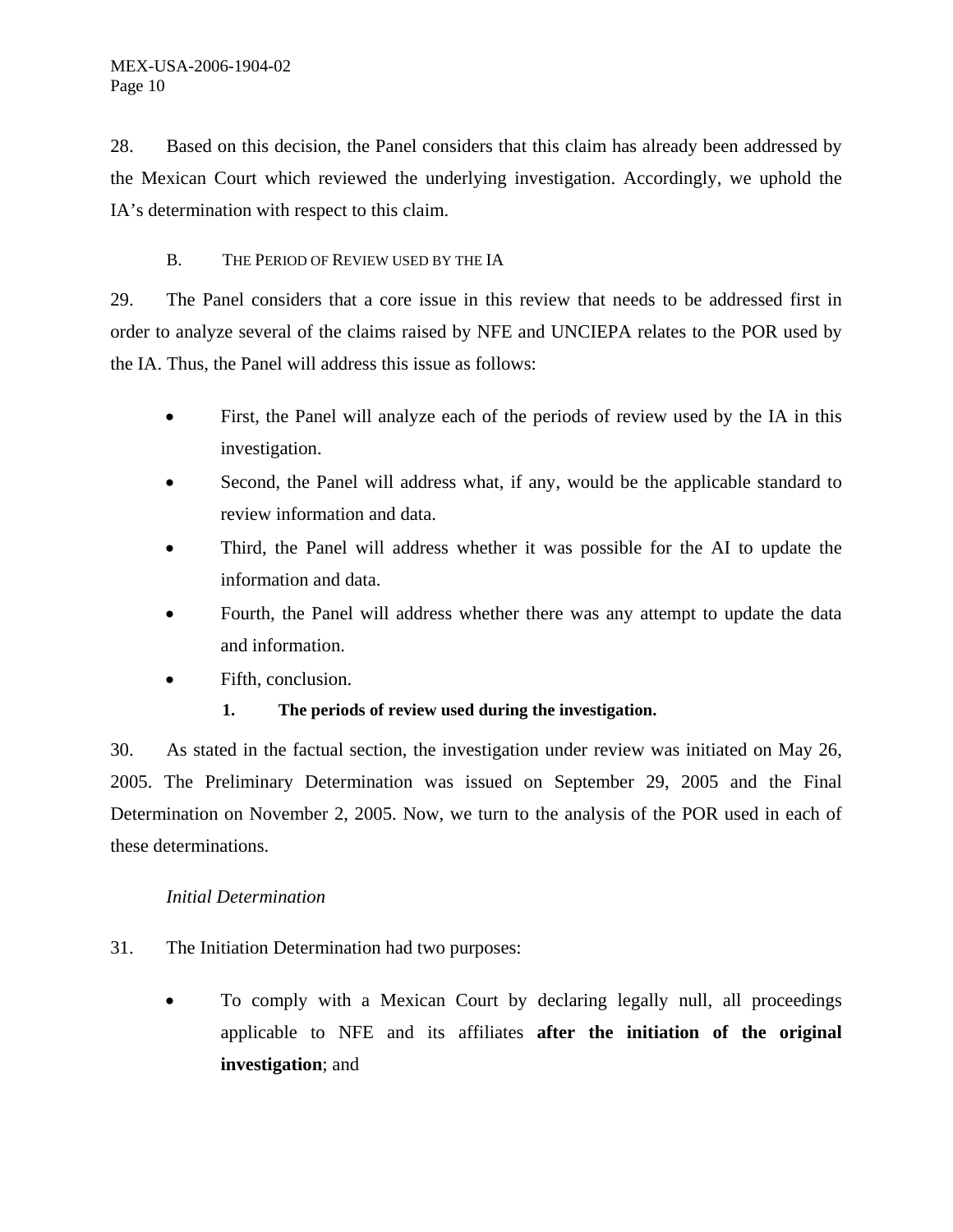• To carry out a new antidumping investigation with respect to NFE and its affiliates.

32. Although this determination did not state which POR was used, the AI confirmed that the POR used was from January 1 to June 30 of  $1996<sup>7</sup>$ . None of the other participants contested this issue.

### *Preliminary Determination*

33. In accordance with paragraph 18 of this determination, the POR used was the original POR, that is, for the dumping analysis from January 1 to June 30 of 1996 and for the injury analysis from January 1, 1994 to June 30, 1996. The AI confirmed this in response to a question by the Panel $^8$ .

34. However, at paragraph 386 of this determination, the AI modified the POR for the dumping analysis from January 1, 2004 to June 30, 2005 and for the injury analysis from January, 1, 2002 to June, 30, 2005.

### *Final Determination*

35. In the Final Determination, the IA incorporated the information submitted by the parties on the new POR. The IA explained:

> In light of this, the Ministry considered that it was correct, to the extent possible, to support its dumping, injury and causal link analysis on information from January to December 1996 and from January 2004 to June 2005, in order to use the most recent information, without affecting the evaluation of relevant economic factors in the assessment of injury within the context of the economic cycle and the specific conditions of competition of the specific industry, as set forth in Article 65 of the Foreign Trade Law Regulations, and taking into account the particular circumstances of the present proceeding, which is to redo the antidumping investigation requested in 1996.<sup>9</sup>

36. In sum, the IA:

 $\overline{7}$  $^7$  IA Brief, paragraph 115.

<sup>8</sup> Response to Question 11 of the prehearing Panel questions.

<sup>9</sup> Final Determination, paragraph 216.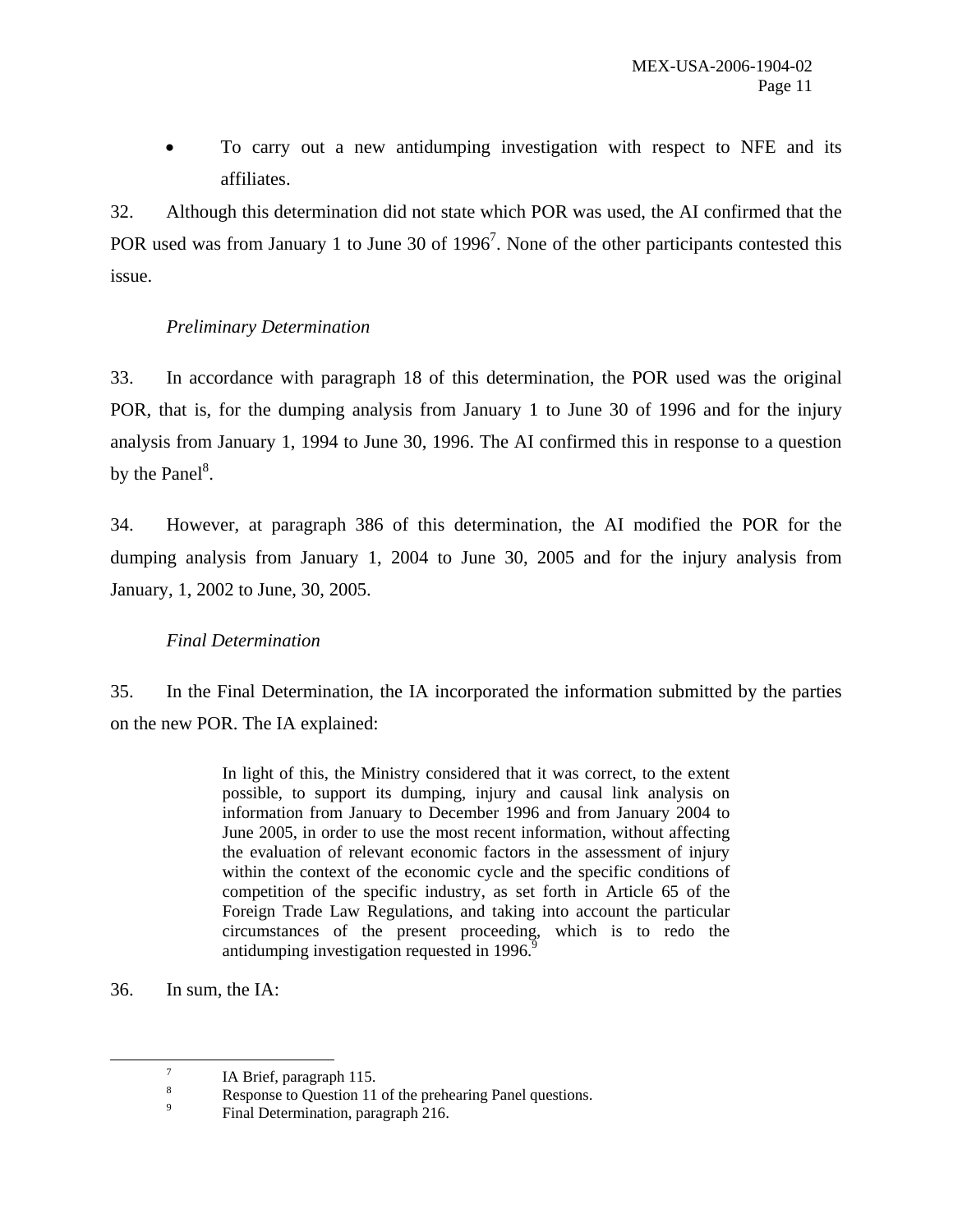- Used data and information provided during the original investigation, that is, January - June, 1996 for the dumping analysis and January - June of 1994, 1995 and 1996 for the injury analysis, for issuing the Initiation and Preliminary Determinations of the new investigation.
- Requested participants to update information and data for the Final Determination and, accordingly, allowed participants to submit information for a new POR, January 1, 2004 to June 30, 2005 for the dumping analysis and January 2004 to June 2006, for the injury analysis.

### **2. The applicable standard in cases where the information and data is not contemporary.**

37. Many of the claims raised by NFE and UNCIEPA regarding the illegality of the determination with respect to the dumping, injury and causal link analysis are based or closely related to the data or information used by the IA in its determinations. Many of those claims expressly raised the fact that most of the information and data is not contemporary because, in many instances, the information and data was at least 8 years old.

38. We begin our analysis as to what, if any, would be the standard for this Panel to analyze the information and data used by the IA in its determinations. In this regard, we are facing a "*sui generis*" type of investigation in light of the fact that it was the result of a judicial ruling which ordered the authority to "redo" the investigation. The validity of information and data used by the IA in this "redoing" exercise is the core issue before us.

39. We find useful guidance in the following report by the WTO Appellate Body which addressed precisely the issue of the assessment of the POR with respect to an antidumping investigation conducted in Mexico $10$ .

> We agree with Mexico that using a remote investigation period is not per se a violation of Article 3.1. In our view, however, the Panel did not set out such a principle, as its findings relate to the specific circumstances of this case. The Panel was satisfied that, in this specific case, a prima facie case was established that the information used by Economía did not provide reliable indications of current injury and, therefore, did not meet

<sup>&</sup>lt;sup>10</sup> Appellate Body Report. Mexico – definitive anti-dumping measures on beef and rice, WT/DS295/AB/R, November 29, 2005.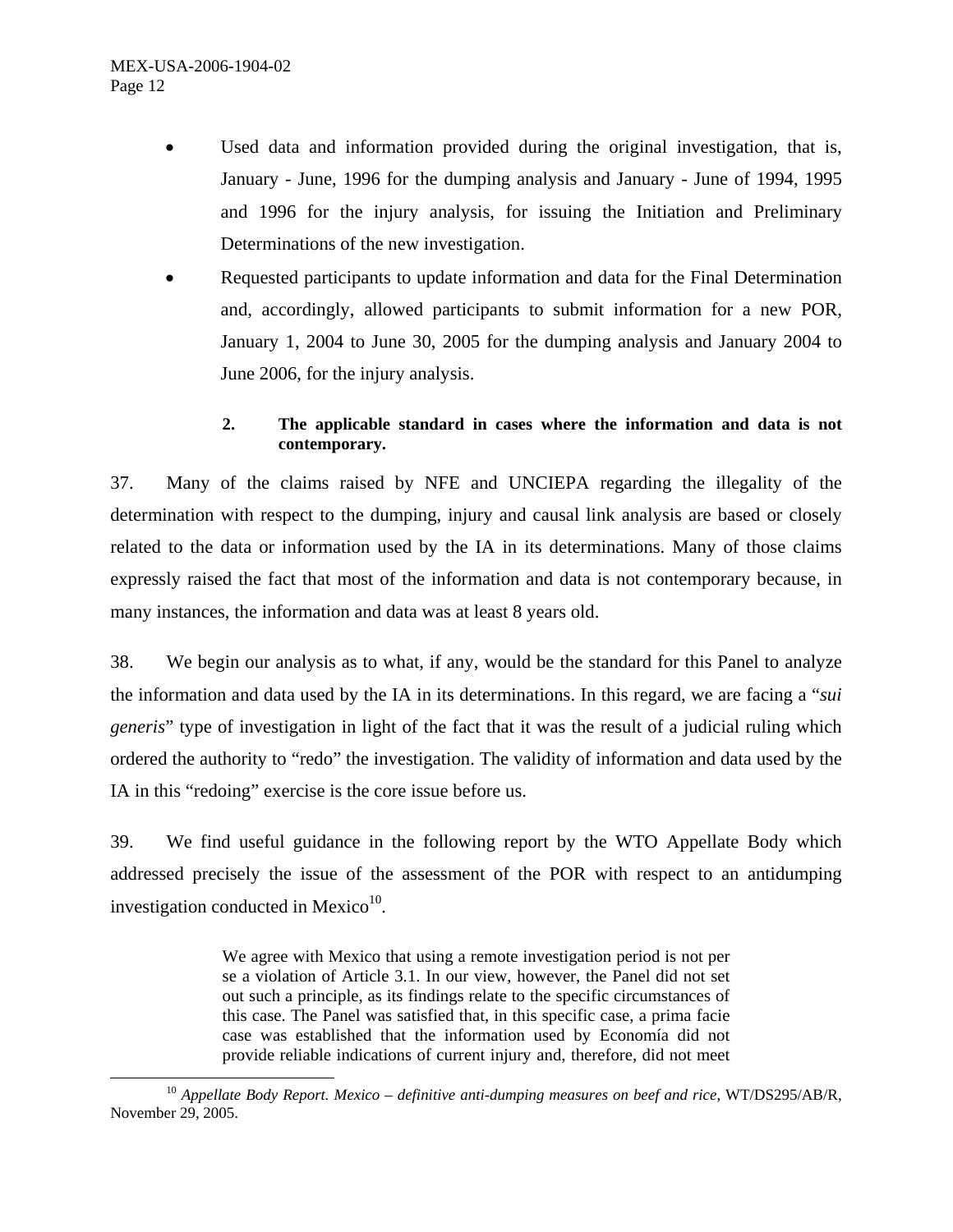the criterion of positive evidence in Article 3.1 of the Anti-Dumping Agreement. The Panel arrived at this conclusion on the basis of several factors. *The Panel attached importance to the existence of a 15-month gap between the end of the period of investigation and the initiation of the investigation, and a gap of almost three years between the end of the period of investigation and the imposition of final anti-dumping duties.* However, these temporal gaps were not the only circumstances that the Panel took into account. The Panel, as trier of the facts, gave weight to other factors: (i) the period of investigation chosen by Economía was that proposed by the petitioner; (ii) Mexico did not establish that practical problems necessitated this particular period of investigation; (iii) it was not established that updating the information was not possible; (iv) no attempt was made to update the information; and (v) Mexico did not provide any reason—apart from the allegation that it is Mexico's general practice to accept the period of investigation submitted by the petitioner—why more recent information was not sought. Thus, it is not only the remoteness of the period of investigation, but also these other circumstances that formed the basis for the Panel to conclude that a prima facie case was established. *In the light of the general assessment of these other circumstances carried out by the Panel as trier of the facts, we accept that a gap of 15 months between the end of the period of investigation and the initiation of the investigation, and another gap of almost three years between the end of the period of investigation and the imposition of the final anti-dumping duties, may raise real doubts about the existence of a sufficiently relevant nexus between the data relating to the period of investigation and current injury.* Therefore, we have no reason to disturb the Panel's assessment that a prima facie case of violation of Article 3.1 was made out.<sup>11</sup>

40. This report fleshes out the importance to this Panel of assessing the particular circumstances in which the IA decided to chose the applicable POR, in particular:

- Whether it was possible for the IA to update the information or whether the Court ruling ordered the IA to used a particular POR ; and
- Whether there was any attempt to update the information.

 <sup>11</sup> *Appellate Body Report. Mexico – definitive anti-dumping measures on beef and rice*, WT/DS295/AB/R, November 29, 2005, paragraph 167.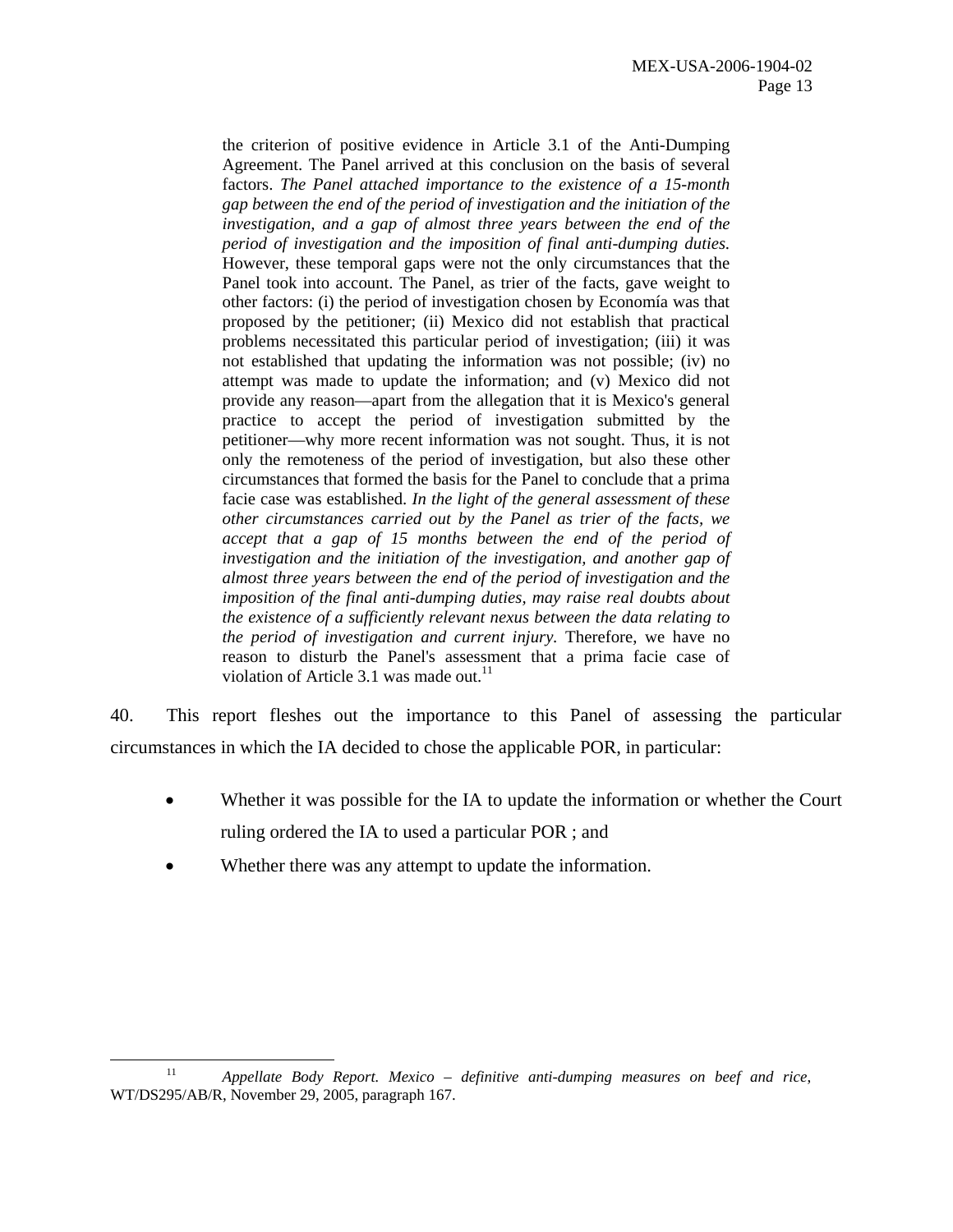#### **3. Whether it was possible for the IA to update the information**

41. We agree that, in accordance with Article 65 and the second paragraph of Article 76 the  $FTLR<sup>12</sup>$ , the IA has the discretion to establish and modify the POR. However, that discretion is not boundless.

a) The IA recognized the need to update the information and data.

42. The IA considered that it was necessary to modify the POR in order to update the information. In response to a question by the Panel, the IA stated:

> In strict compliance with Articles 65 and 75 of the FTLR, the authority had to update the information for the determination of dumping, injury and causal link.  $^{13}$

> Due to the atypical circumstances of this case, it was necessary to analyze what happened in the original period of investigation, as well as the period that occurred up to when the court ruling was issued. Thus, it was necessary to carry out the analysis in light of the specific conditions of competition, in accordance with Article 65 of the FTLR.<sup>14</sup>

43. Moreover at paragraph 213 of the Final Determination, in their brief<sup>15</sup> and in response to a question by the Panel<sup>16</sup>, the IA cites as a basis for modification of the POR, the WTO

- <sup>13</sup><br>Response to the Panel's first set of questions at page 36.<br>Response to the Panel's first set of questions at page 30.
- <sup>14</sup> Response to the Panel's first set of questions at page 39.<br> **Response 277**
- $\frac{15}{16}$  Paragraph 277.
- Response to the first set of question at page 41.

 $12$ 12 ARTICLE 65. The Ministry shall evaluate the economic factors described in the preceding Article in the context of the economic cycle and conditions of competition specific to the industry affected. For that purpose, the requesting parties shall submit information on the relevant factors and indicators and characteristics of the industry covering at least the three years preceding the submission of the request, including the period under investigation, unless the enterprise concerned had not been established for the whole of this period. In addition, domestic producers making a request or the organizations representing them shall submit economic studies, case studies, technical literature and national and international statistics on the performance of the market concerned, or any other documentation permitting identification of economic cycles and conditions of competition specific to the industry affected.

ARTICLE 76. The investigation of unfair international trade practices shall address the existence of price discrimination or subsidy and the injury caused or which may be caused to the domestic industry. It shall include a period which covers imports of goods identical or alike to those produced by the domestic industry which may be affected, entered over a period of at least six months prior to the commencement of the investigation.

**The period of investigation to which the foregoing paragraph refers may be modified at the discretion of the Ministry to cover a period which includes imports made subsequent to the commencement of the investigation.** In that case, decisions to impose provisional or final countervailing duties shall refer both to the original period and to the extended period. (adding emphasis)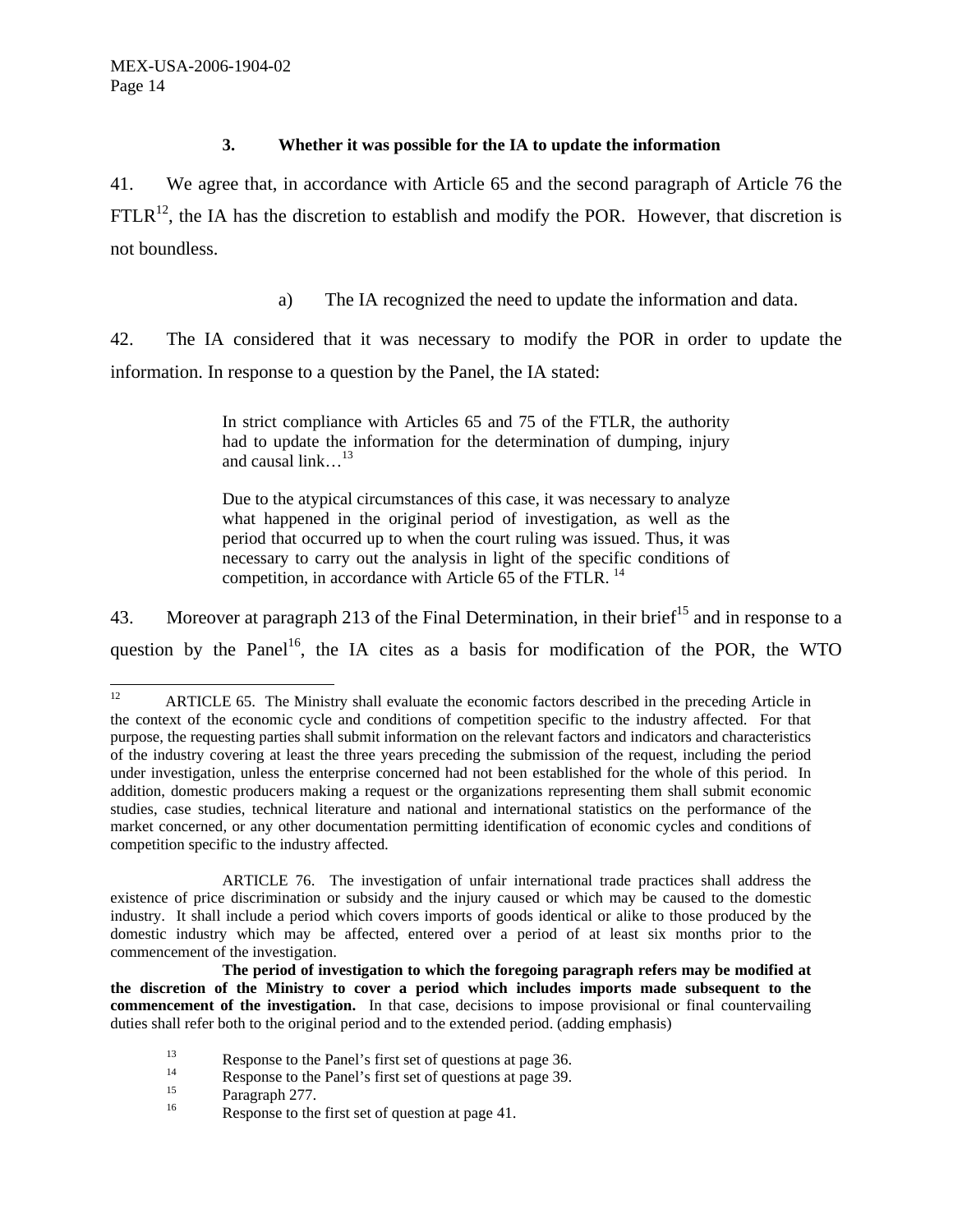Antidumping Committee (G/ADP/6) recommendation regarding period of reviews, adopted on May 5, 2000.

44. Thus, the IA recognized the need to update the information and data for its determination.

b) The Court Rulings regarding the POR.

45. Since this investigation was originated on the basis of the Court Rulings, the Panel analyzed whether such Court rulings mandated or ordered the IA in any way with respect to the POR.

46. After analyzing the Court rulings the Panel can conclude that such rulings did not impose any obligation on IA with respect to the POR. In response to a question by the Panel in this regard, all participants agreed with this conclusion.

47. Thus, it could have been the case that the IA could have modified the POR at any time after the initiation of the investigation and it also could have ended the investigation by issuing a negative preliminary determination if it did not found sufficient data or information that would support an affirmative dumping and/or injury determination or causal link among them.

### **4. Whether there was any attempt to update the information**

48. Notwithstanding the clear attempt to update information and data<sup>17</sup>, the Panel is puzzled by the approach taken by the IA. From a review of the Final Determination, the Panel concludes that the IA used data and information from three different periods of time.

49. In some instances, the IA used information from periods of approximately 8 years. For example, at paragraph 542, in the productivity analysis, the IA used data and information from 1997 to 2005. Similar approaches could be found, for example, at paragraphs 531, 539, 540, 542, 556, 557 and 559.

50. In other instances, the IA used data from the original period. For example, at paragraphs 532, 536 and 544.

 <sup>17</sup> Preliminary Determination, September 29, 2005. Paragraph 386.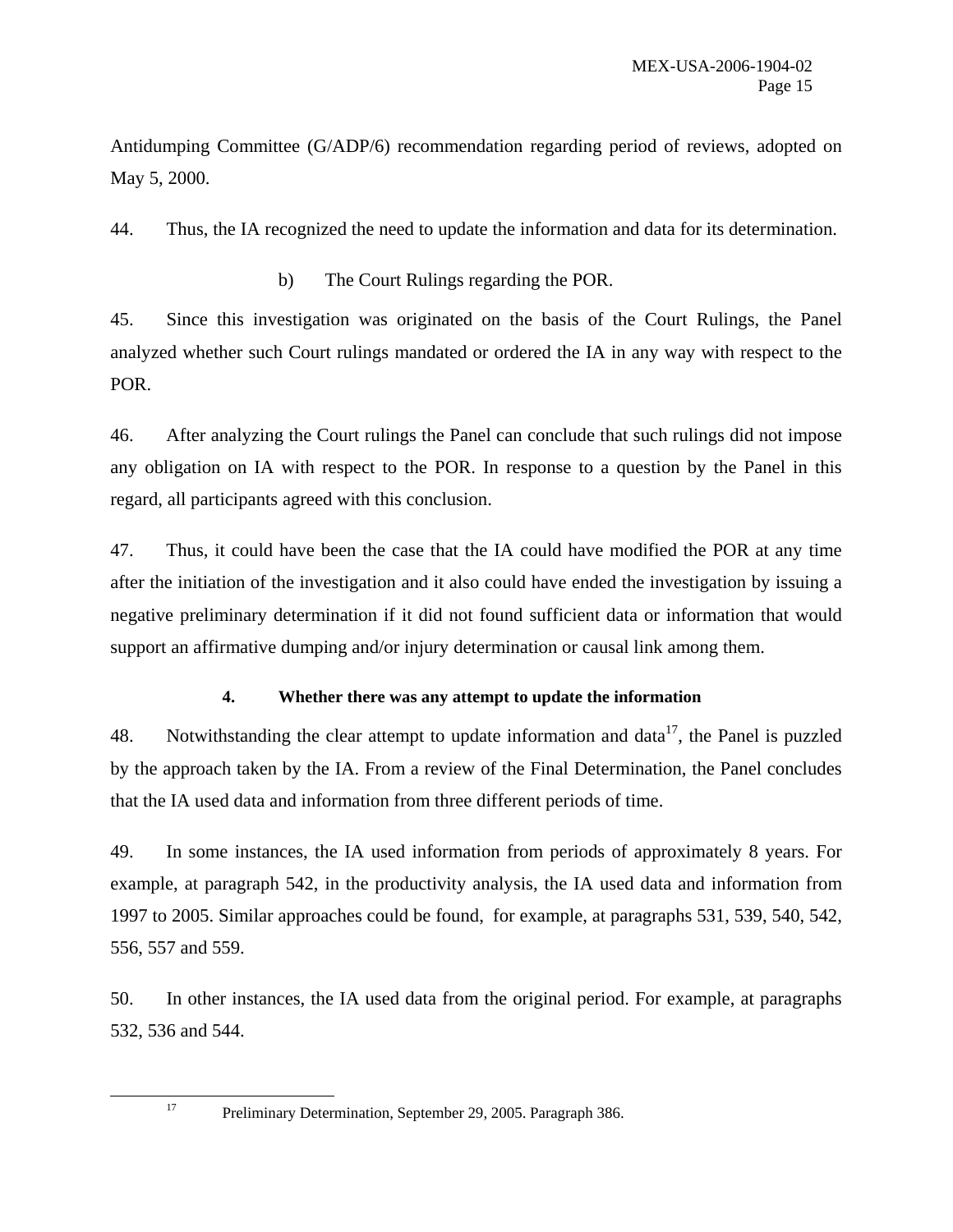#### MEX-USA-2006-1904-02 Page 16

51. Finally, the authority used the "new" POR in other parts of its analysis, for example, with respect to wages at paragraph 541.

52. To add to this confusion, the determination states at paragraph 471:

… After giving the participants, including members of NFE and UNIFRUT, the opportunity to submit evidence and arguments, no new economic data was submitted which could modify the information used in the preliminary determination. Thus, it should be pointed out that the arguments and data related to injury, threat thereof and causation mentioned in paragraphs 284 to 378 of the preliminary determination would be applicable *mutatis mutandi* to this determination…

53. The Panel notes that the preliminary determination used only data and information from the original POR. Thus, based on this statement, it seems that whenever there was no updated data or information available, the IA "filled the gap" by using information from the original investigation, that is, information and data that was at least years  $8$  years old<sup>18</sup>.

#### **5. Conclusion**

54. In light of this, the Panel considers that notwithstanding that the IA recognized the need to update the information and made efforts to that effect, the information and data used was, in many instances, at least 8 years old. In this regard, the Panel believes that, by any standard, "a gap" of 8 years would not provide "sufficiently relevant nexus" between data relating to the period of investigation and current dumping, injury and causal link.

55. Based on the foregoing, the Panel could not undertake a proper assessment of the Final Determination until **all information and data is updated using the new POR set forth by the IA in paragraph 386 of its preliminary determination**. Thus, the Panel will issue a remand to this effect and defer until such information and data is updated to issue a ruling concerning those claims related to the determination of dumping, injury or causal link.

C. INITIATION DETERMINATION.

*Claims* 

<sup>&</sup>lt;sup>18</sup> The Panel posed various questions to the IA regarding this issue. No clear response from the IA was provided. Responses to questions by the Panel 15, 16, 17, 18 and 19.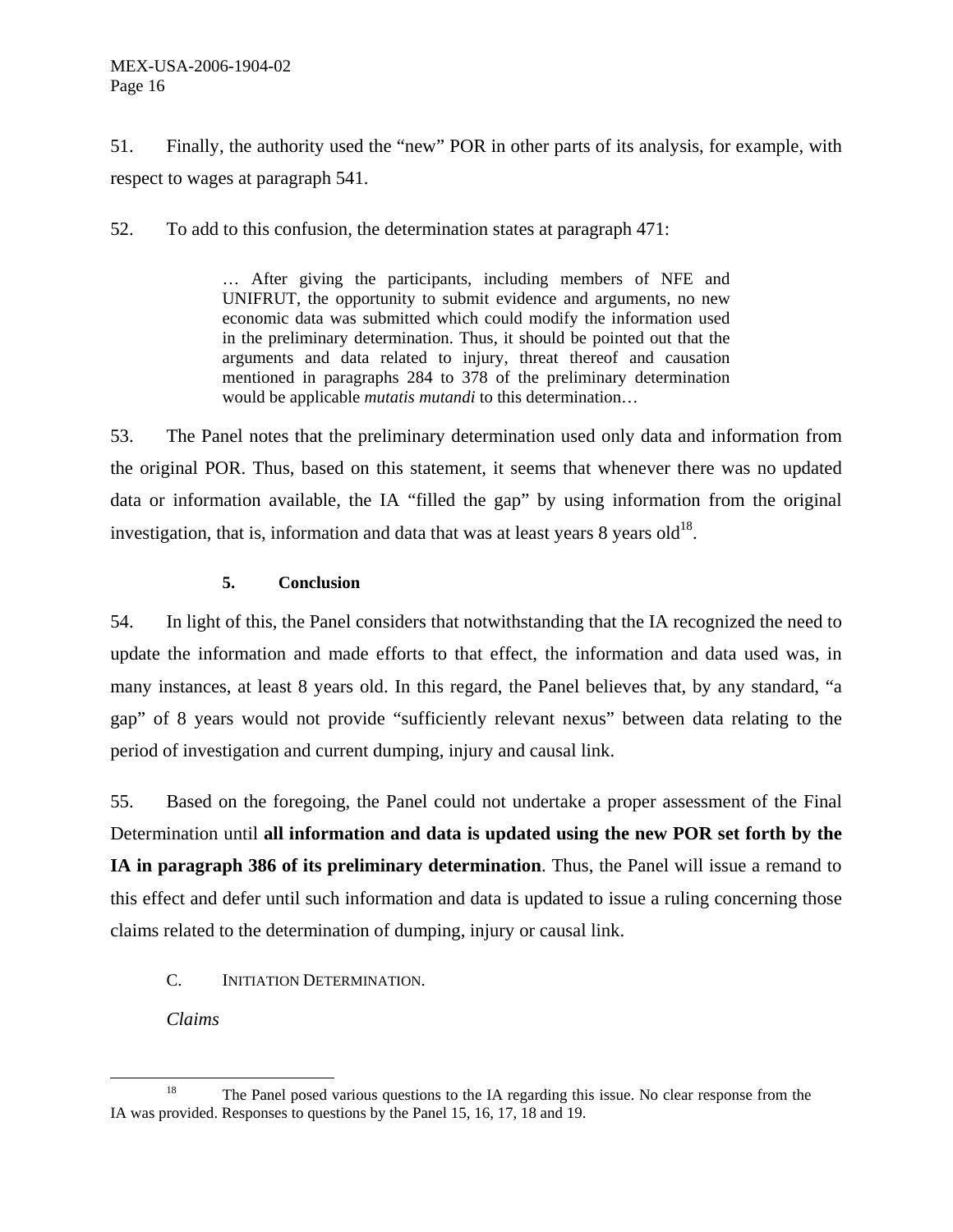56. NFE raised two claims with respect to the Initiation Determination. NFE argues that the Final Determination **violates** Articles 40 of the FTL, 62 of the FTLR and 5.3 of the AA because the IA did not analyze, before issuing its Initiation Determination, that there were importers that were also domestic producers of the subject merchandise<sup>19</sup>. The NFE also claims that IA initiated without enough positive evidence of injury, because it used incomplete information due to the fact that the injury analysis only included 6 months of 1994, 1995 and 1996 $^{20}$ .

### *Analysis*

57. We begin our analysis with the initiation determination issued on May 26, 2005. As already stated, the origin of this investigation is a determination by a Mexican Circuit Court in which it ordered the authority to nullify ("*dejar sin efecto*") the final determination and all other acts with respect to Members of the NFE from the date that the violation to Mexican law occurred. We understand that this ruling is based on a determination by the Court that there was a violation of Mexican law because of lack of authority of the government official who issued the notification to NFE's Members of the initial determination.

58. In order to comply with this ruling, the IA had to carry out again all acts from the date that the violation occurred, that is, **after the initiation determination was issued**.

59. Thus, the Panel considers that compliance with the Court Rulings did not include the initiation determination. However, it is our view that all acts after the initiation of the investigation had to be consistent with Mexican antidumping law.

60. Based on the foregoing, we uphold the Initiation Determination.

D. PRELIMINARY DETERMINATION

### *Claims*

61. NFE states three claims with respect to the information and data in which the preliminary determination was based<sup>21</sup>.

<sup>&</sup>lt;sup>19</sup> NFE Brief, pages 42-47.

<sup>&</sup>lt;sup>20</sup> NFE Brief, pages 53-56.<br><sup>21</sup> NEE Brief, pages 68.70.

NFE Brief, pages 68-79.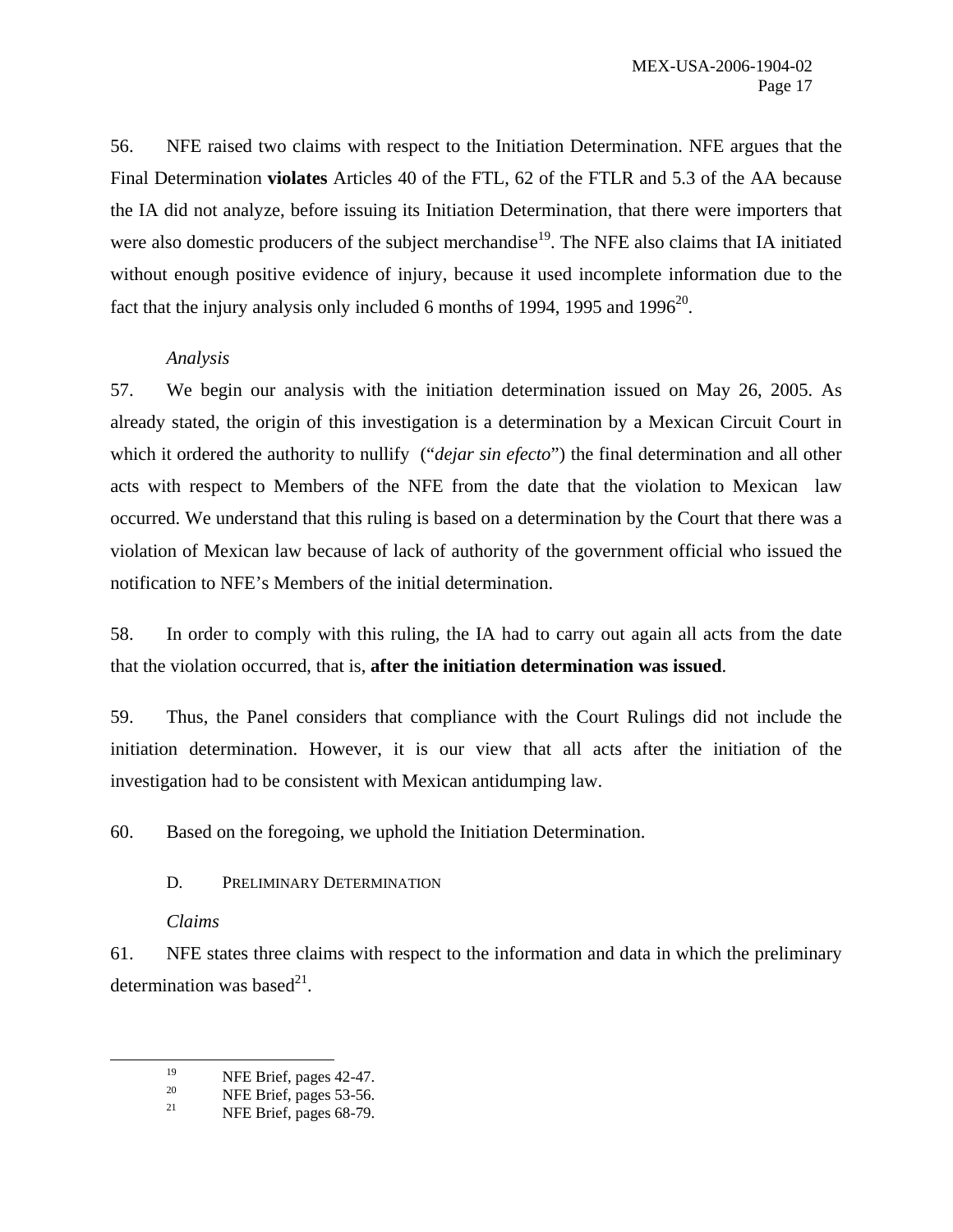- The first claim is that the IA violated Articles VI(2) of the GATT, 3 of the AA, and 76 of the FTLR by issuing a determination with information that was, at least, 8 years old.
- The second claim is that the IA violated Article 3 of the AA in making its preliminary determination which only used 6 months of 1994, 1995 and 1996.
- The third claim is that the IA violated Article VI of the GATT, 3 of the AA and 76 of the FTLR when it used the new period of investigation together with the POR from the original investigation.

62. The IA justification is basically that information was updated when in paragraph 386 of the preliminary determination it modified the POR.

### *Analysis*

63. All participants agreed that the information and data used by the IA in issuing its injury preliminary determination was that of the original investigation. Thus, as already analyzed, we failed to see how information or data that was 8 years old could justify, by any reasonable standard, a positive injury determination. We are also mindful of the fact that the court ruling did not order the IA to use a particular POR.

64. For this reasons, we determine that the Preliminary Determination violated Articles VI $(2)$ of the GATT, 3 of the AA and 76 of the FTLR.

65. Finally, with respect to the third claim that the IA violated Articles VI of the GATT, 3 of the AA and 76 of the FTLR when it used the new period of investigation **together** with the POR from the original investigation. We already discussed this issue in the introductory part of our findings and will address it accordingly in our general remand.

### E. CLAIMS RELATED TO THE FINAL DETERMINATION

**1. Timing for issuing the Final Determination** 

*Claim*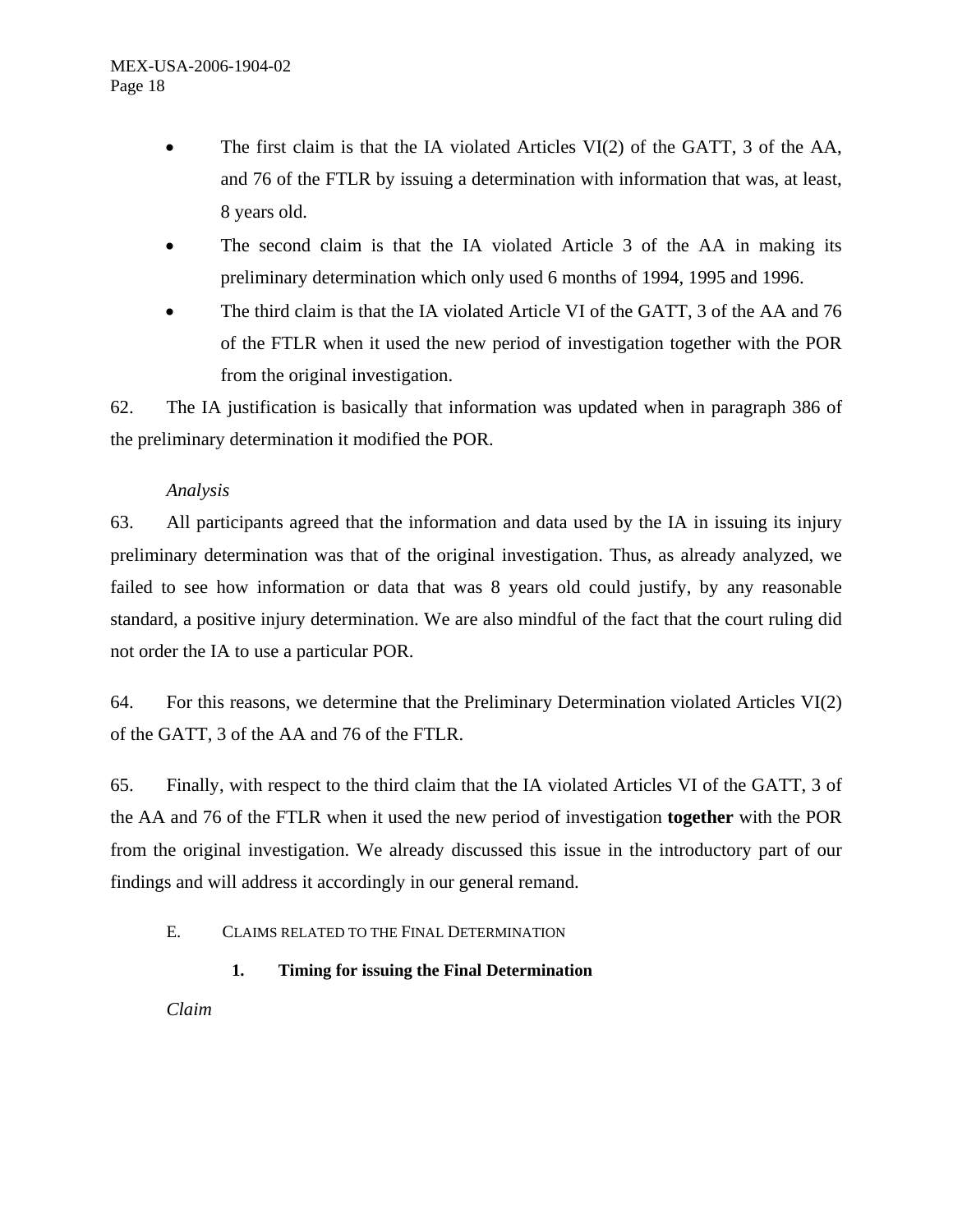66. NFE argues that the Final Determination is illegal because the IA exceeded the period provided under the FTL (260 days) to issue its Final Determination<sup>22</sup>. UNCIEPA states the same  $claim<sup>23</sup>$ .

67. Even though they accept that they exceeded the period provided by Mexican law, the IA argues that the claimants must demonstrate that such delay affected them. Moreover, the IA argues that the AA provides a longer period.

#### *Analysis*

68. We begin our analysis with Article 59 of the FTL:

Within a period of 210 days from the day following the publication in the *Diario Oficial de la Federación* of the resolution initiating the investigation, the Ministry shall issue a final resolution by which it shall:

- I. Impose a final antidumping duty;
- II. Revoke the provisional antidumping duty; or
- III. Pronounce the termination of the investigation without imposing an antidumping duty.

The final resolution shall be published in the *Diario Oficial de la Federación* and subsequently notified to known interested parties.

69. In this case, the initiation determination was published on May 18, 2005 and the Final Determination was published on November 2, 2006. Clearly, the time frame established by the FTL was exceeded. We are also mindful that under the AA, which is part of Mexican antidumping regulations, the period provided by Article 5.10 for conducting an investigation is one year and "and in no case more than 18 months".

70. The Panel is also aware of a recent jurisprudence by the Mexican Supreme Court in which it established that the IA can exceed the period set forth by the  $FTL^{24}$ .

<sup>&</sup>lt;sup>22</sup> NFE Brief, pages 47-53.

 $\frac{23}{24}$  UNCIEPA Brief, pages 20-31.

<sup>24</sup> *Judicial weekly review of the Federation and his Gazette XXV*, Ninth Epoch, Jurisprudence Thesis 2a./J. 39/2007, March, 2007, page. 300. "ANTIDUMPING DUTIES. THE VALIDITY TO ISSUED A THE FINAL DETERMINATION, DOES NOT EXPIRE WHEN IT IS ISSUED BEYOND THE 220 DAYS PERIOD ESTABLISHED UNDER ARTICLE 89 F, PARAGRAPH IV, OF THE FOREIGN TRADE LAW."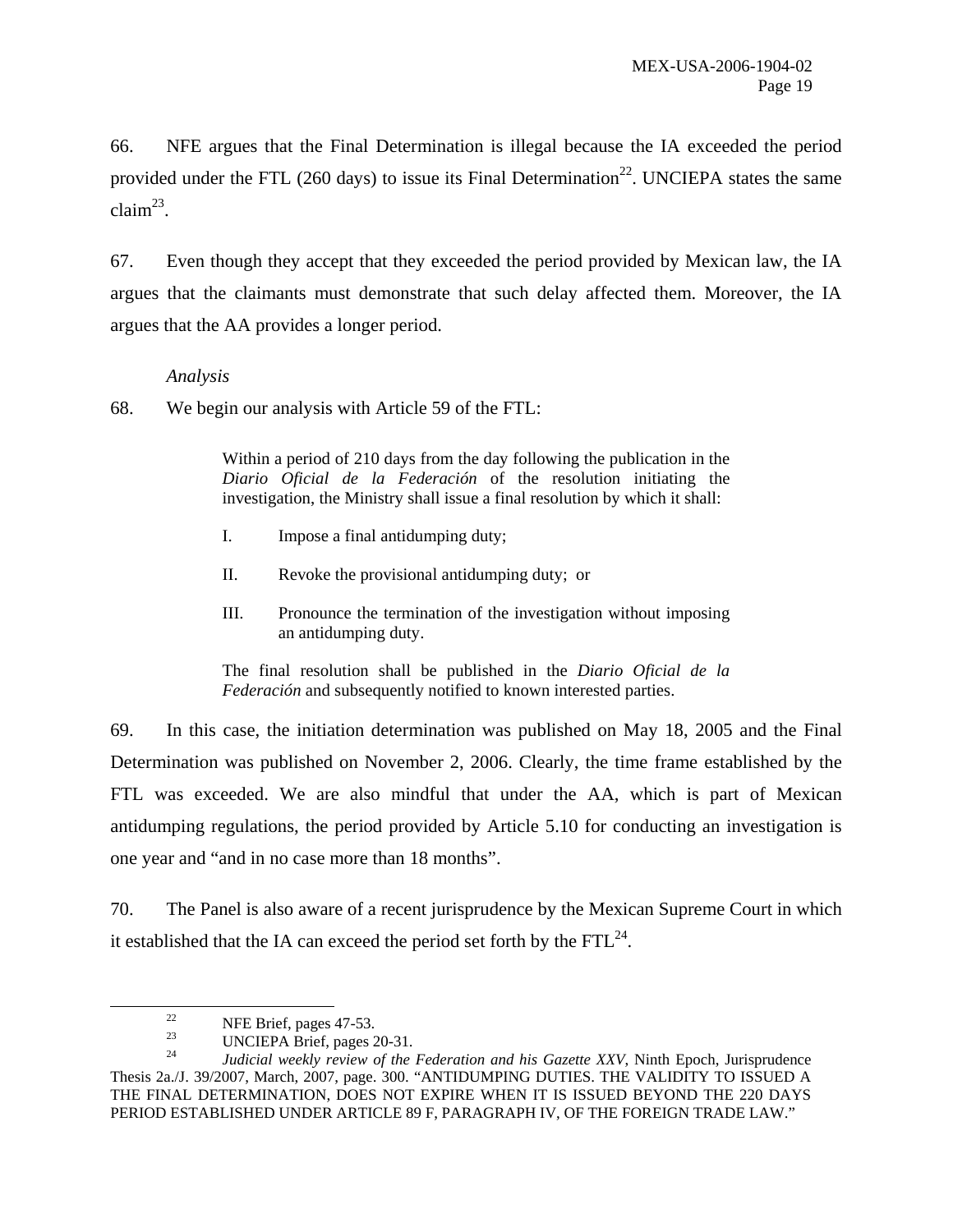71. It is important to note that this ruling is related to a sunset proceeding in which the FTL provided a period of 220 days to issue a determination.

72. In response to a question by this Panel asking the participants views on this jurisprudence, NFE's main argument was that the jurisprudence refers to a different proceeding.

73. The court's reasoning is not based on the particularities of a sunset review (as opposed to an original investigation), but rather on the nature of unfair trade practices proceedings in general. Thus, the fact that both proceedings are different could not provide sufficient basis for this Panel to distinguish them with respect to this particular claim.

74. Paragraph 2 of Article 1904 of the NAFTA provides that the Panel's task is to review whether a Final Determination is in accordance with "the antidumping law of the importing Party", and that such law includes "judicial precedents to the extent that a court of the importing Party would rely on such precedents in reviewing a Final Determination of the competent investigating authority".

75. Thus, we are bound by the jurisprudence set forth by the Mexican Supreme Court and, uphold, accordingly, the determination with respect to this claim.

### **2. Substantive claims**

# *Claims*

76. NFE raises various claims regarding the merits of the Final Determination:

- The IA violated Articles 39, 41, 42 of the FTL, 59, 64, 65, 68, 69 of the FTLR and 3 and 4 of the AA in its threat of injury analysis<sup>25</sup>.
- The IA violated Article 3 of the AA and 39 of the FTL because the Final Determination was not based on positive evidence<sup>26</sup>.
- The IA violated Articles 3.5 of the AA and 69 of the FTLR when it failed to analyze other factors different from the dumped imports which could cause injury<sup>27</sup>.

<sup>&</sup>lt;sup>25</sup> NFE Memorial pages 98-144.<br><sup>26</sup> NEE Print pages 145.156

NFE Brief, pages 145-156.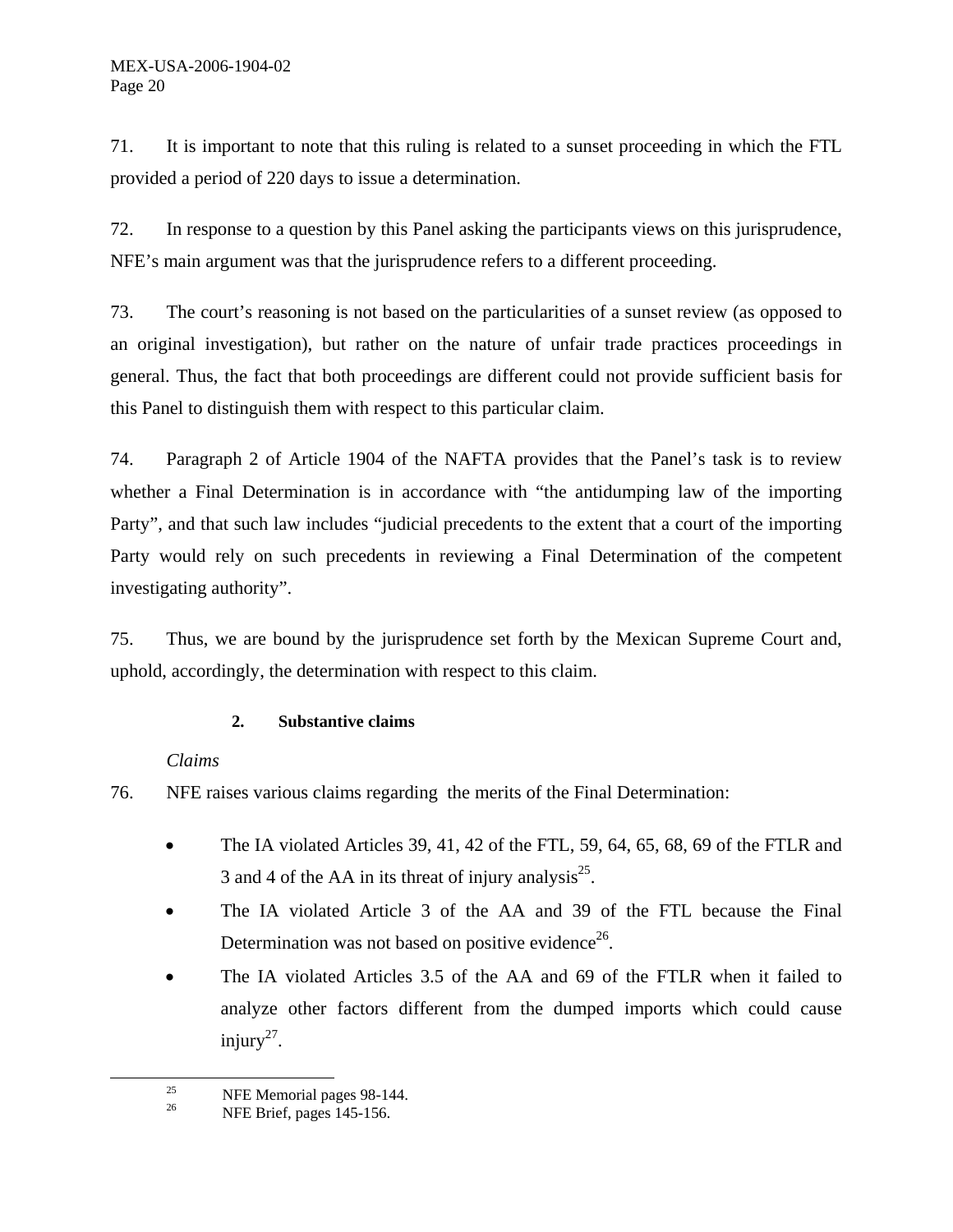- The IA violated Articles VI of the GATT, 32 of the FTL and 43 of the FTLR when it calculated dumping margins based on information from two periods of review<sup>28</sup>.
- The IA violated Article 6 of the AA because it failed to take into account information submitted by many exporters $^{29}$ .

# *Analysis*

77. As we discuss in the introductory part of our finding, at the core of this dispute is the information and data used by the IA to issue these determinations. Accordingly, this Panel could not issue a finding with respect to these claims until all the information and data is updated. Accordingly, we refer our determination on these allegations until the IA responds to our general remand in this matter.

F. OTHER CLAIMS

### **1. Request of cost of production from exporters.**

### *Claim*

78. NFE argues that the determination violated Articles 32 of the FTL and 43 of the FTLR because the IA should not have requested production costs data from exporters, since costs data could only be requested to exporters when domestic producers specifically assert that such data is  $n$ ecessary<sup>30</sup>.

79. IA argues that it has a general authority to request relevant information and data to exporters in accordance with Articles 54 and 82 of the FTL.

80. We begin our analysis with Article 32 of the FTL and 43 of the FTLR. Article 32 of the FTL provides:

> The term "in the ordinary course of trade" shall mean commercial transactions which reflect market conditions in the country of origin and which are concluded customarily, or within a representative period, between independent buyers and sellers.

<sup>&</sup>lt;sup>27</sup> NFE Brief, pages 158-161.<br><sup>28</sup> NFE Brief, pages 166, 172.

<sup>&</sup>lt;sup>28</sup> NFE Brief, pages 166-172.

<sup>&</sup>lt;sup>29</sup> NFE Brief, pages 177-181.<br><sup>30</sup> NFE Brief, pages 57.62 and

<sup>30</sup> NFE Brief, pages 57-62 and 166-172.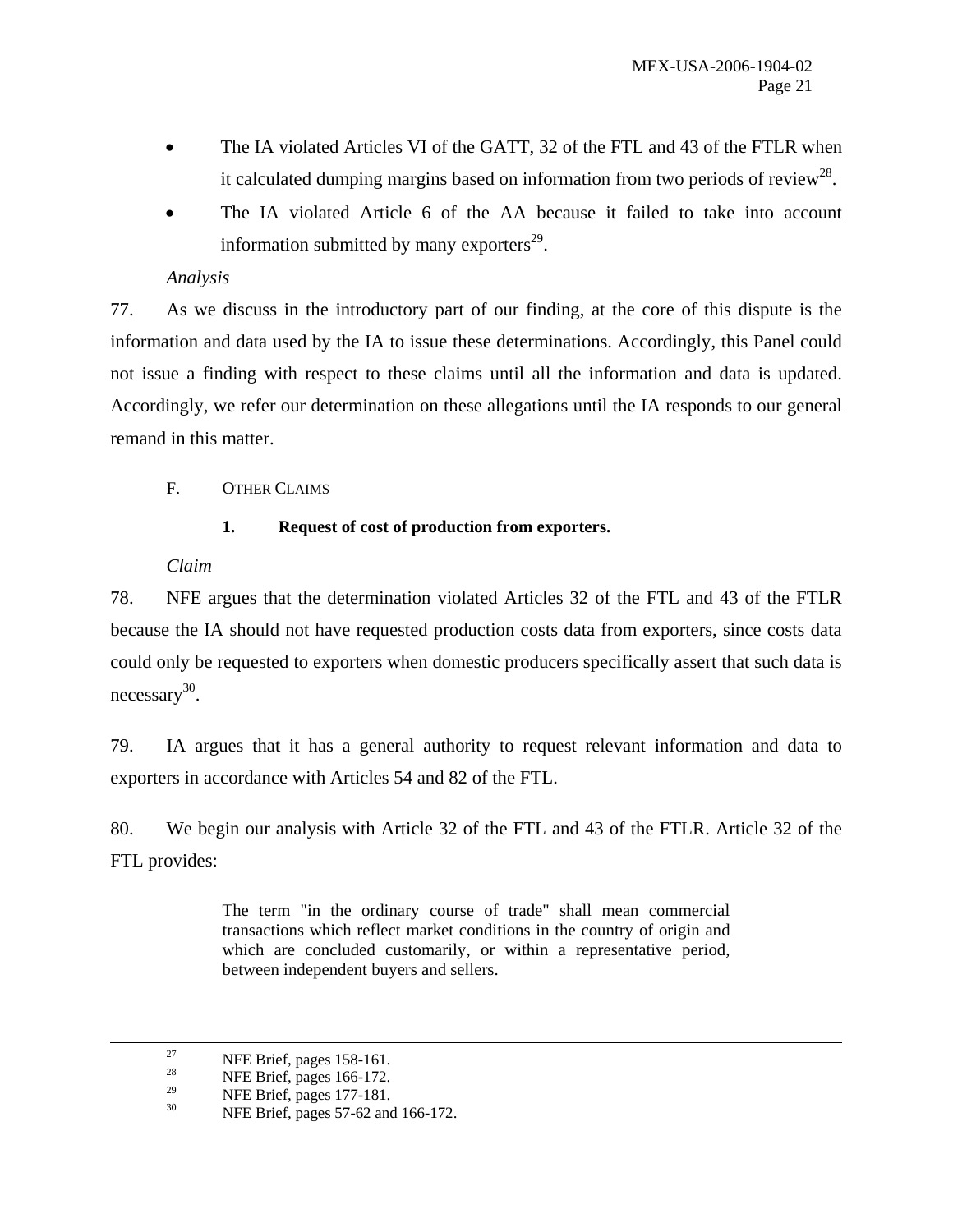Sales in the country of origin or export to a third country may be disregarded in calculating the normal value if the Ministry finds that such sales reflect sustained losses. Such sales shall be deemed to include transactions whose prices are insufficient to cover the costs of production and general costs incurred in the ordinary course of trade within a reasonable period of time, which may be more extensive than the period of investigation.

When the transactions in the country of origin or of export to a third country which generate profits are insufficient to be described as representative, the normal value shall be established on the basis of the computed value.

81. Article 43 of the FTLR states that:

For the purposes of paragraph 2 of Article 32 of the FTL, the requesting party must submit the information justifying the exclusion of the sales in question. In such cases, the Ministry may take into account the fact that, during the period of investigation, selling prices were exceptionally low or costs and expenses exceptionally high, due to factors of a transitory nature or the economic situation.

82. The Panel fails to see that, based on the provisions cited by NFE, the IA does not have the authority to request costs data from exporters. Moreover, we agree with the IA that Articles  $54<sup>31</sup>$ and  $82^{32}$  provide a general authority for the IA to request information which it considers relevant.

83. With respect to the request of costs data, in response to a question by the Panel during the hearing, the IA stated that it requests costs data from exporters in every case<sup>33</sup>. Thus, we failed to see that such request in this particular case should be illegal.

84. Based on the foregoing, we uphold the Final Determination with respect to this claim.

 $31$ ARTICLE 54 - The Ministry may request the interested parties to produce evidence, information and data which it considers relevant, for which purpose the Ministry's questionnaires shall be used. If the above request is not satisfied, the Ministry shall decide on the basis of the information available.

<sup>&</sup>lt;sup>32</sup> ARTICLE 82 - The interested parties may adduce evidence of all types except statements by the authorities or material considered contrary to public order or offensive to morals or decency.

The Ministry may agree at any time to the institution, repetition or extension of any proceedings considered necessary and conducive to the discovery of the truth regarding the matters under dispute. Furthermore, the Ministry may institute such proceedings as it considers appropriate in order to obtain better information.

<sup>33</sup> Panel Hearing transcript at page 63.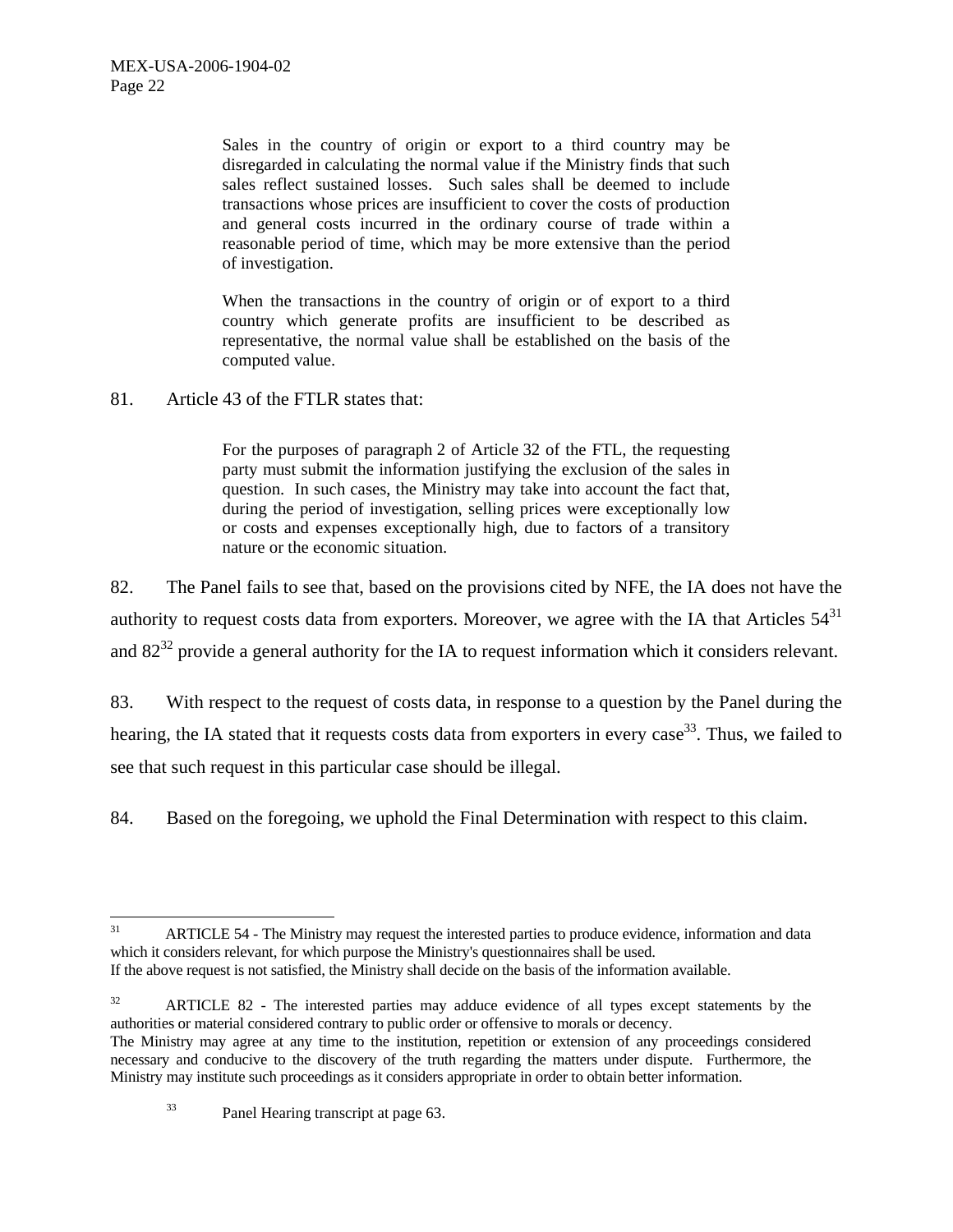#### **2. Access to Confidential Information**

#### *Claim*

85. NFE claims that the IA violated Articles 6.2 of the AA or and 80 of the FTL because it denied access to NFE to part of the record of this investigation<sup>34</sup>. In particular, the IA did not allow NFE to have access to confidential information submitted by other members of NFE. As a basis for denying such access, the IA stated that it did not considered it necessary for NFE to have access to information of other NFE members participating in the investigation in light of the fact that such information was from companies that were "pursing the same objective, that is, the conclusion of the investigation without the imposition of duties $^{35}$ .

86. The IA argues that access was denied because NFE did not justify properly why it needed access to this information.

#### *Analysis*

87. We begin our analysis with Articles 6.2 of the AA and 80 of the FTL. Article 6.2 of the AA agreements provides that:

> Throughout the antidumping investigation all interested parties shall have a full opportunity for the defense of their interests.

88. Article 80 FTL states that:

The Ministry shall provide timely opportunities for interested parties to examine all information contained in the administrative dossier for the presentation of their cases. Confidential information shall be made available only to the accredited legal representatives of interested parties and to natural or legal persons having access to such information under the international treaties or conventions to which Mexico is a party. No interested party shall have access to restricted commercial or confidential government information.

Persons with authorized access to confidential information may not use such information for their personal benefit and shall be under the obligation to take all measures necessary to prevent any disclosure thereof. Infringement of this requirement shall be punishable under the

<sup>&</sup>lt;sup>34</sup> NFE Brief, pages 63-68.

<sup>35</sup> Oficio UPCI.310.05.4642/2, contained in volumes 013-13 (non-confidential version) and 020- 20 (confidential version) of the record (560 of the record index).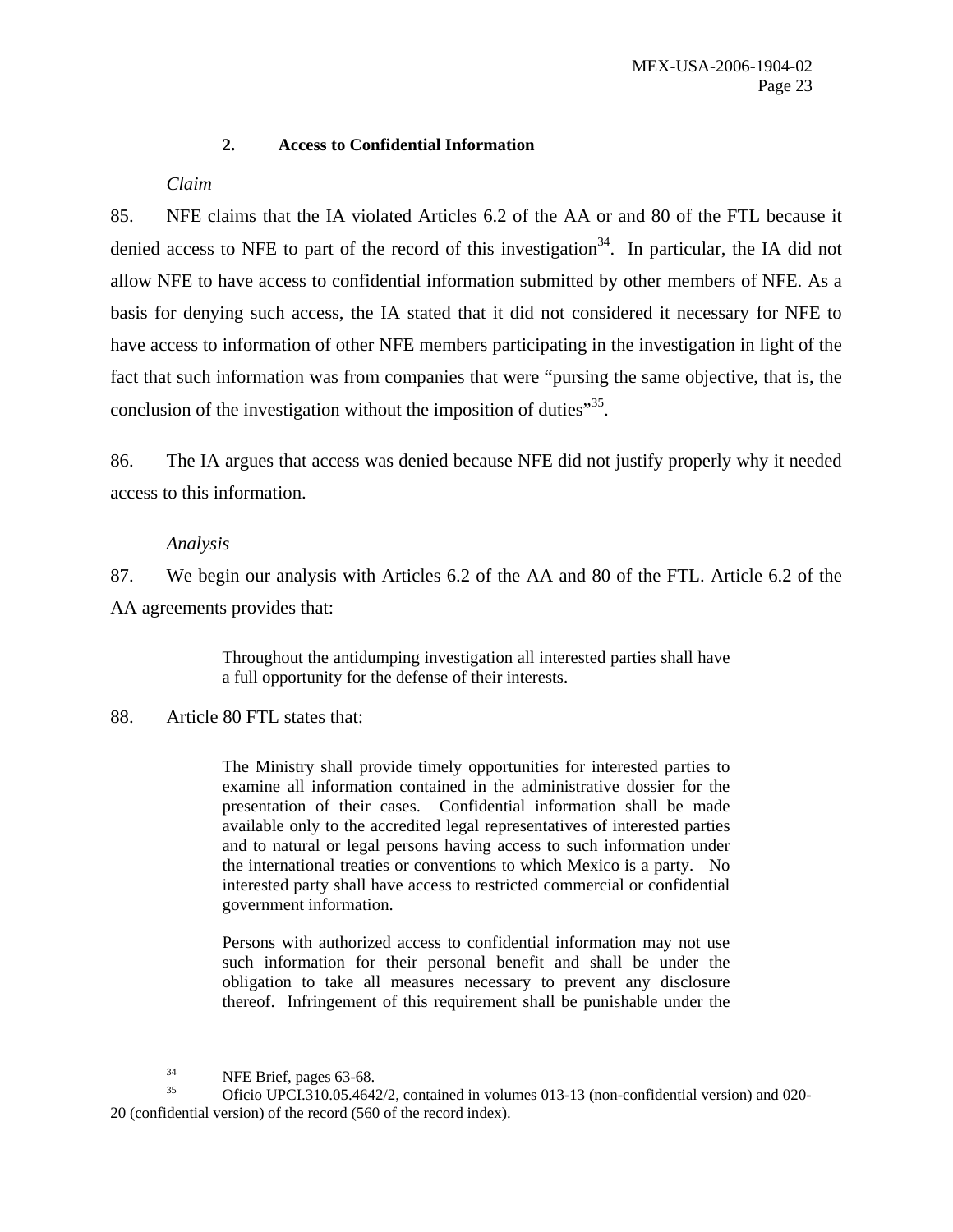provisions of this Act, independently of such civil and criminal penalties as may be applicable.

During the investigation proceedings referred to in this section the Ministry shall provide timely access, at the request of the interested parties or their representatives, to any non-confidential information forming part of the administrative dossier of any other investigation after a period of 60 days following the publication of the relevant final resolution.

89. Both provisions, deal with a basic due process right of a party in a proceeding to have access to the arguments and data submitted in the investigation by other parties in order to properly defend its interests. All this with due care of confidentiality considerations.

90. In this case, NFE complied with all the FTL and FLTR requirements to gain access to all information contained in the record. During the hearing the IA stated that it deny access because it "considered that there was not enough justification to grant access to this information to NFE. Another element that was taken into consideration was that in theory, if they are exporters, they should have access to the information contributed by the members and their associates"<sup>36</sup>.

91. NFE did justify to the IA that it needed access "in order to review the methodology and information used by the IA in its dumping margin determination based on Best Information Available" $37$ .

92. In light of this, it can be concluded that the only justification for the IA to deny access relates to the fact that NFE was "pursuing the same objective" because as exporters "they should have access to the information contributed by the members and their associates".

93. The Panel fails to see why this could be a reasonable and proper justification for denying access to the record.

94. It is regular practice that parties pursuing the same objective in an antidumping investigation are represented by different counsels and, therefore, not all information is share among the parties. Thus, it is not rare that parties "pursing the same objective" do not share

 $36 \t\t\t \text{Hearing transcript at } 39.$ 

NFE, brief dated November 22 of 2005, contained in volumes 013-13 (non-confidential version) and 020-20 (confidential version) of the record (568 of the record index).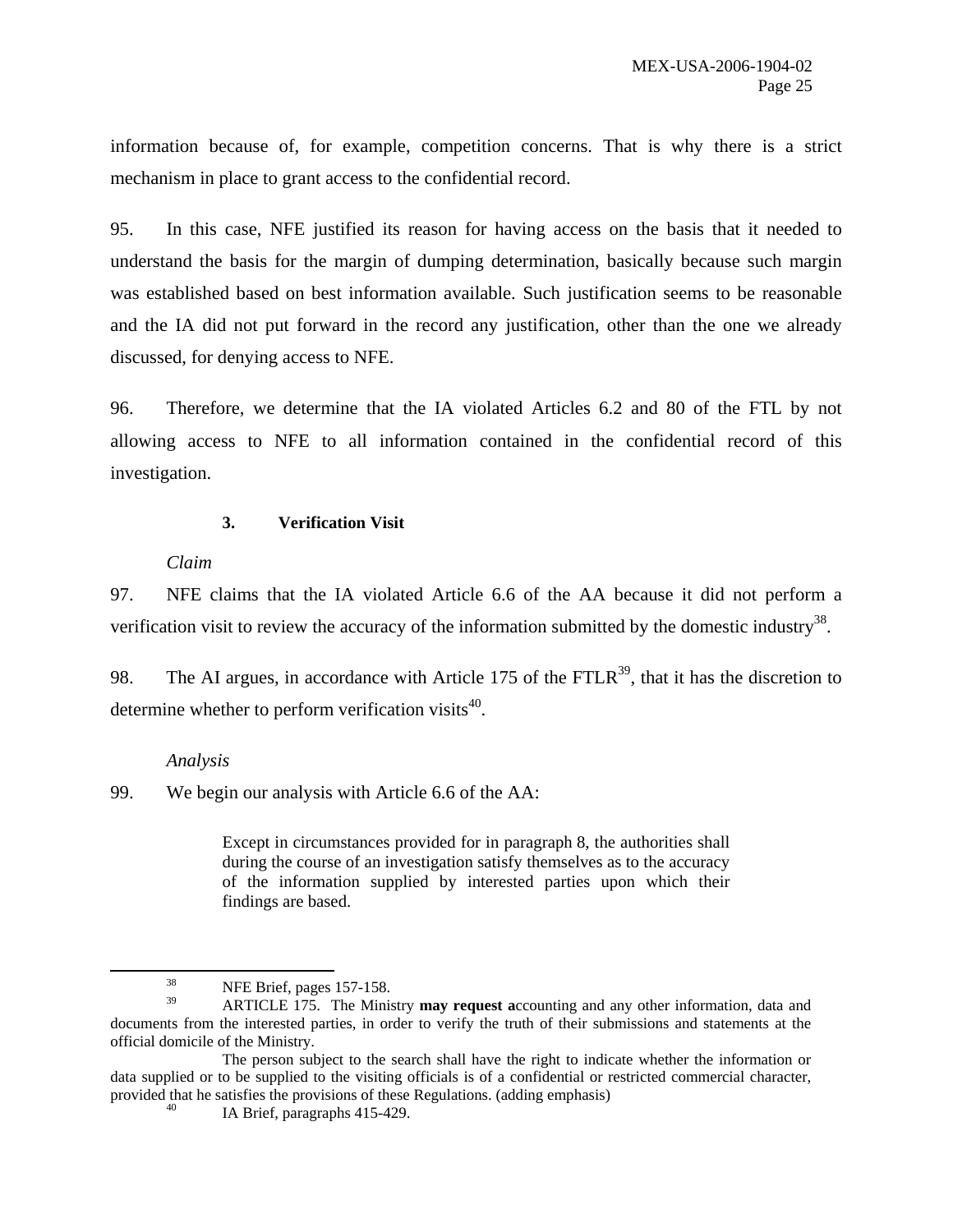100. As we review this provision, we failed to see an obligation of the IA to conduct, in all cases, verification visits. Moreover, NFE did not raise before this Panel any particular basis as to why the information submitted by the domestic industry had to be verified.

101. In light of this, the Panel upholds the Final Determination with respect to this claim.

#### **4. Margin of dumping**

### *Claim*

102. NFE claims that the IA violated Articles 9.1 of the AA, 62 of the FTL and 90 of the FTLR because the margin of dumping should have been less than the determined by the IA. NFE claims rests on the fact that the IA failed to performed the analysis provided for article 7.4 of the AA.

103. IA argues that it correctly determined the amount of antidumping duties<sup>41</sup>.

### *Analysis*

104. We begin our analysis with Article 7.4 of the AA:

The application of provisional measures shall be limited to as short a period as possible, not exceeding four months or, on decision of the authorities concerned, upon request by exporters representing a significant percentage of the trade involved, to a period not exceeding six months. When authorities, in the course of an investigation, examine whether a duty lower than the margin of dumping would be sufficient to remove injury, these periods may be six and nine months, respectively.

105. Notwithstanding, that the Final Determination states at paragraph 210 that the IA "examined whether a duty lower than the margin of dumping would be sufficient to remove injury", in response to a question by the Panel requesting to be directed to the place in the record were such analysis was made, the IA failed to respond. Thus, the Panel considers that the IA maintained preliminary duties for more than a year without justifying such extension in accordance with Article 7.4 of the AA.

 <sup>41</sup> IA Brief, paragraphs 448-469.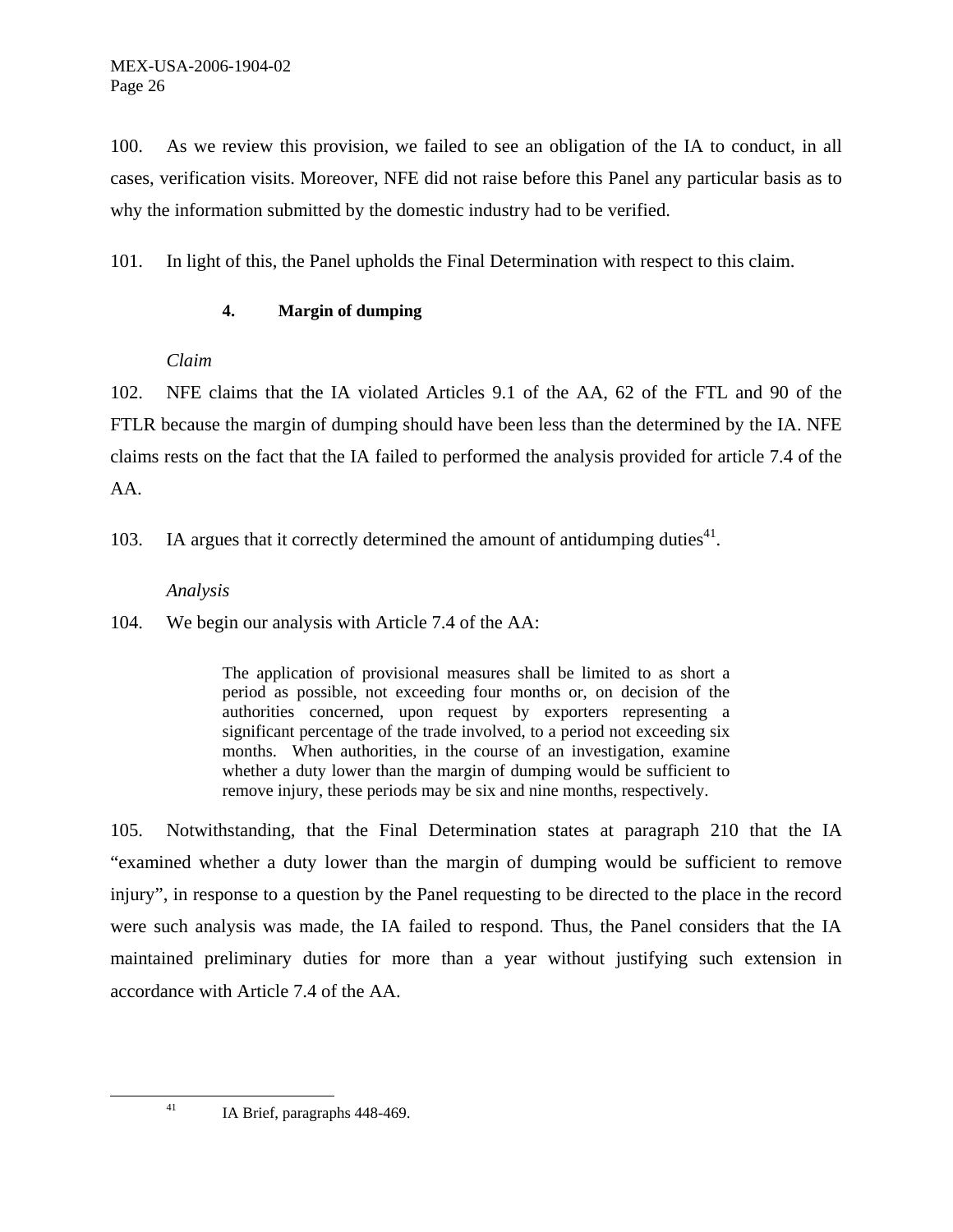106. However, the claim brought before this Panel by NFE is not that the AI maintained preliminary dumping duties for more than the period in violation of Article 7.4. Rather, NFE claims that, based on such delay, the AI should have determined a lower margin of dumping.

107. In this regard, we fail to see the legal connection between failing to comply with the obligation provided in Article 7.4 of the AA and an automatic determination of a lower margin of dumping.

108. Based on the foregoing, the Panel upholds the Final Determination with respect to this claim.

### **5. Previous administrative practice**

### *Claim*

109. UNCIEPA argues that the IA failed to comply with Article 1902.1 of the NAFTA because it did not follow certain administrative precedents $42$ .

110. The IA argues that the precedents cited by UNCIEPA are not applicable to this case<sup>43</sup>.

# *Analysis*

111. We begin our analysis with the text of Article 1902.1 of the NAFTA:

Each Party reserves the right to apply its antidumping law and countervailing duty law to goods imported from the territory of any other Parties. Antidumping law and countervailing duty include, as appropriate for each Party, relevant statutes, legislative history, regulations, administrative practice and judicial precedents.

112. The Panel fails to see or draw from this Article an obligation for the IA to follow previous administrative practice. It refers only to the authority of each of the NAFTA Parties to apply their antidumping laws.

113. Based on the foregoing, the Panel will not issue a decision with respect to this claim. The Panel would like to clarify that this decision should not be interpreted to establish any precedent

<sup>&</sup>lt;sup>42</sup> UNCIEPA Brief, pages 35-50.

IA Brief, paragraphs 557-570.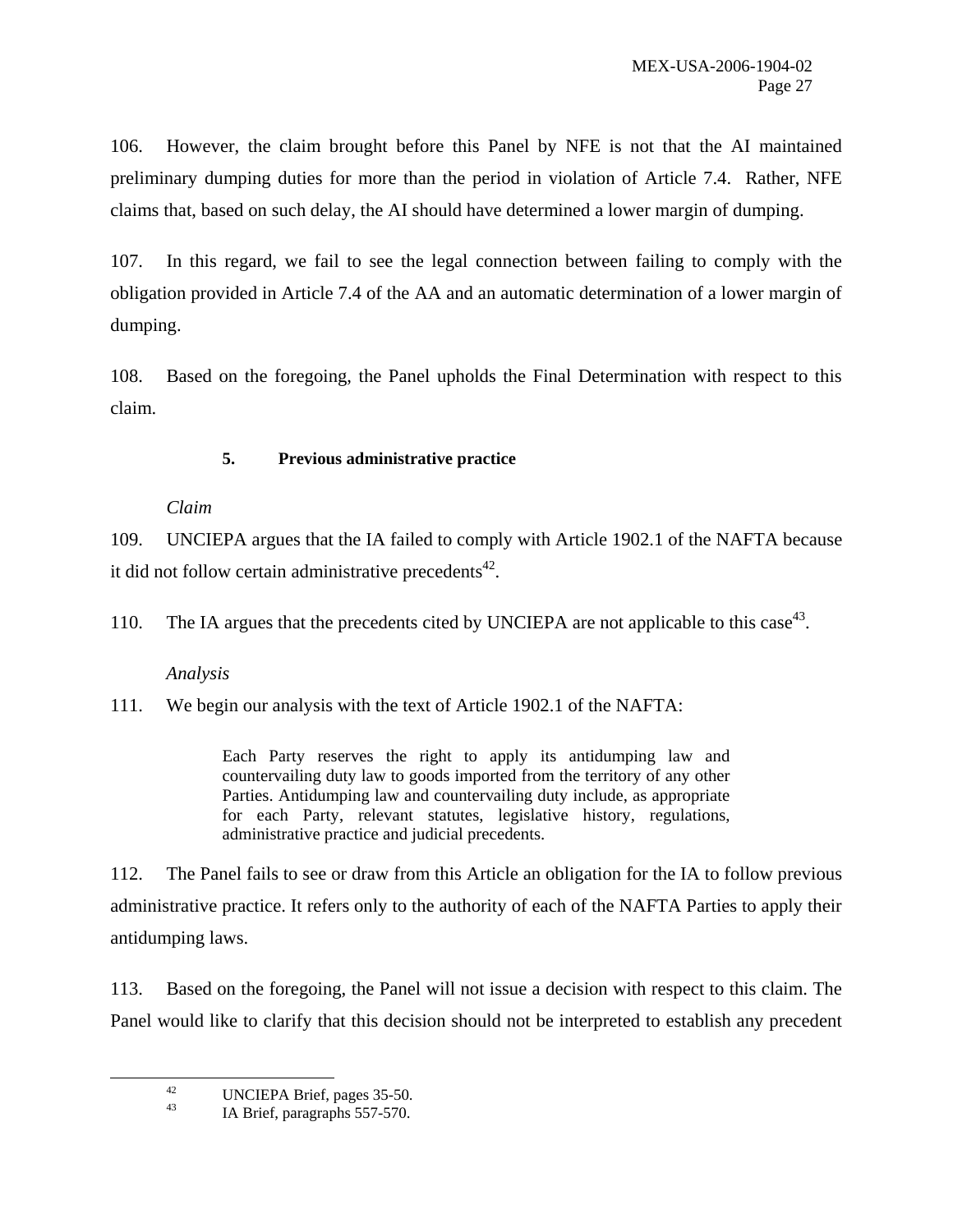with respect to claims related to administrative practice or whether authorities should follow or be bound by such practice in a particular case.

#### **6. Calculation and Payment of Dumping Duties**

#### *Claims*

114. UNCIEPA claims that the IA violated Article 9.3 of the AA because the amount of duty paid by importers exceeded the duty calculated by the IA. UNCIEPA argues that under Mexican Customs Law, the amount of dumping duties payable is calculated based upon the custom value of the merchandise which includes costs (for example, freight expenses) derived from the importation of the products as opposed to the amount of duty calculated under Article 2 of the  $AA^{44}$ .

115. The IA argues that the determination of the dumping margin is consistent with the AA and the FTL<sup>45</sup>.

### *Panel Analysis*

116. In our view, there needs to be a distinction drawn between the calculation of the margin and the determination of the duties to be paid at the border. UNCIEPA is not challenging the calculation of the dumping margin performed by the IA. UNCIEPA is challenging the method through which Mexican customs calculate the antidumping duties owed. In response to a question by the Panel during the hearing, UNCIEPA representative confirmed that this was an issue of custom valuation regulated by Mexican Customs Law and not by the  $FTL<sup>46</sup>$ .

117. The Panel considers that this is not a claim in which it can make a ruling. The provisions of Mexican Customs Law related to the determination of duties owed are no part of the scope of a binational panel's review. Such laws are not "relevant statutes in which a court of the importing Party would rely…in reviewing a final determination", is accordance with paragraph 2 of Article 1904 of the NAFTA. Thus, this Panel does not have jurisdiction to rule on this particular claim.

<sup>&</sup>lt;sup>44</sup> UNCIEPA Brief, pages 57-65.<br><sup>45</sup> LA Brief, pages page 6582, 605.

 $^{45}$  IA Brief, paragraphs 582-605.

<sup>46</sup> Hearing Transcript at page 15.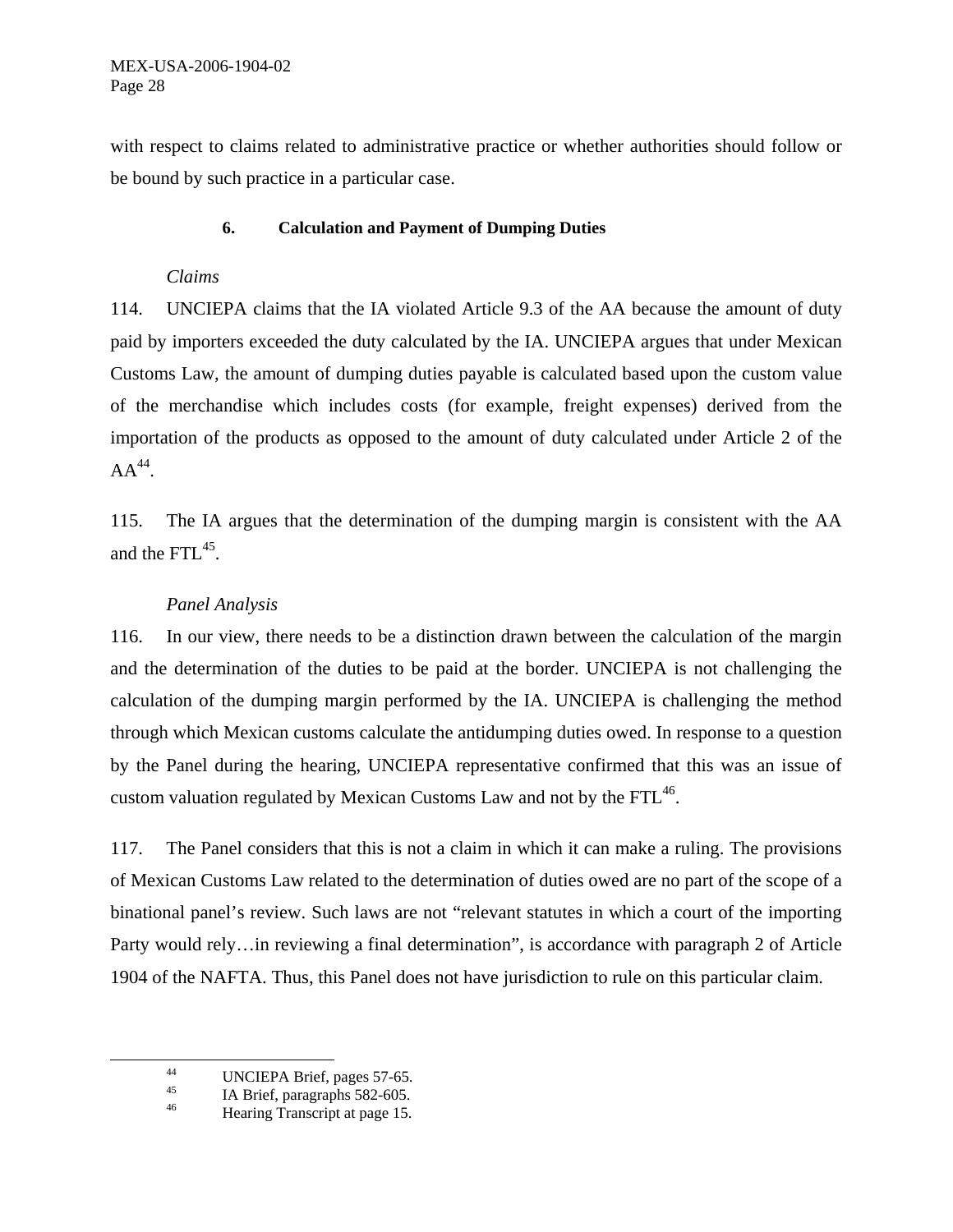### **7. Participation of UNCIEPA in the proceeding.**

### *Claims*

118. UNCIEPA argues that the IA violated Articles 51, 53 and 64 of the FTL and 6.1 AA because it did not allow it to participate in the proceeding.

119. IA argues that since UNCIEPA members did not participate in the underlying judicial proceeding, they were not entitled to participate in this "special" proceeding related to complying with a ruling which was only applicable to NFE members<sup>47</sup>.

120. In response to the argument that the IA did let domestic producers participate in the proceeding, the IA stated that this was because they participated in the judicial proceeding as a third party ('*tercero perjudicado'*).

### *Analysis*

121. We begin our analysis with the text of Articles 51 and 53 of the FTL, 164 of the FTLR and 6.1 of the AA.

122. Article 53 of the FTL provides that:

As of the day following the publication in the Diario Oficial de la Federación of the resolution initiating the investigation, the Ministry shall notify the interested parties known to it, so that they may appear in order to exercise their right to make representations.

123. Article 51 of the FTL establishes the definition of an interested party:

The term "interested party" means the producers who have submitted requests, importers and exporters of the product under investigation, as well as any foreign legal persons having a direct interest in the investigation in question and those who are so defined in international trade agreements and treaties.

124. Article 164 of the FTLR provides that:

In the case of proceedings in respect of unfair international trade practices and safeguard measures, following publication of the initiation of the administrative investigation and acceptance of the request, importers,

 <sup>47</sup> IA Brief, paragraphs 729-746.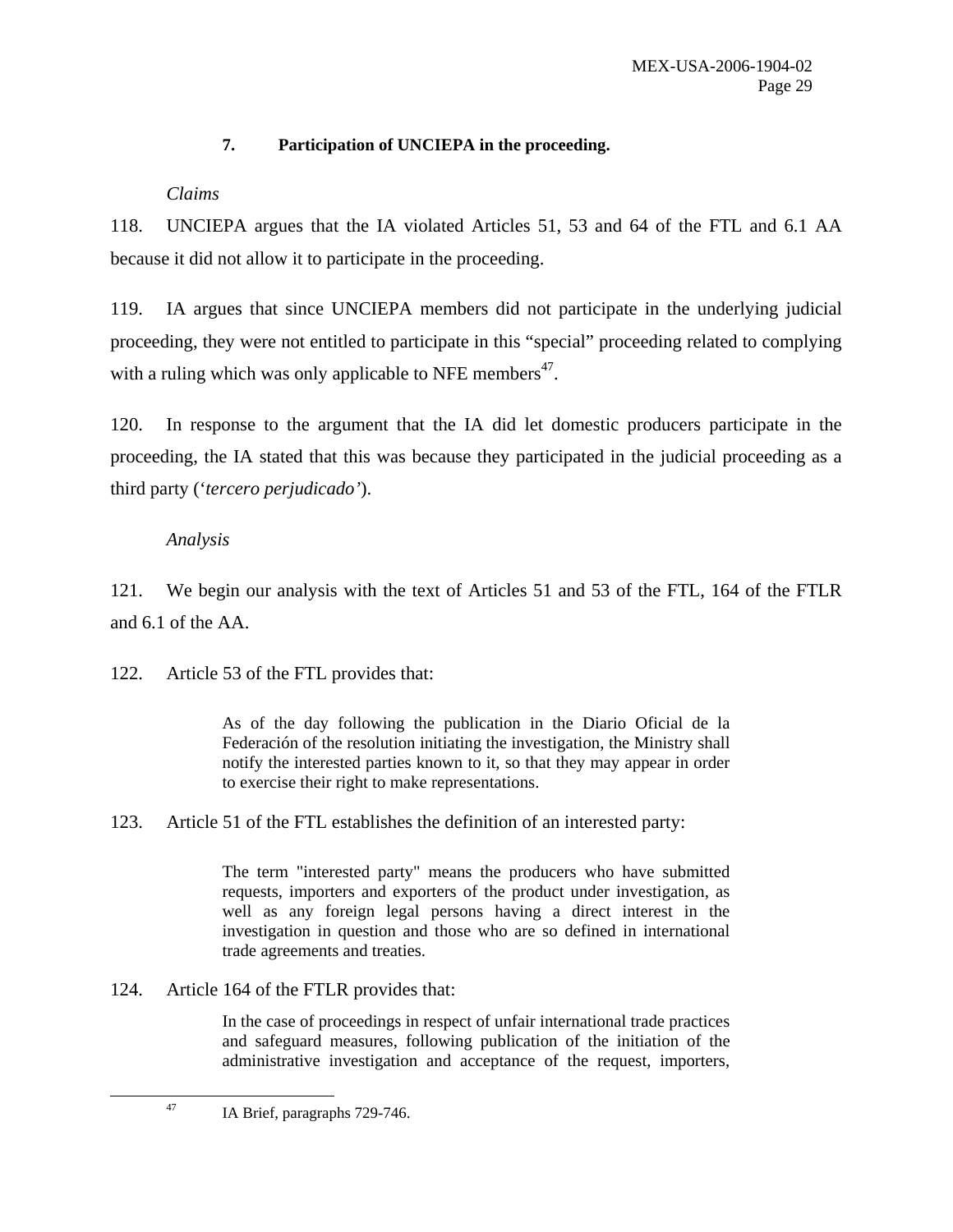exporters and, if applicable, representatives of foreign governments who have been notified or who appear of their own right before the Ministry, shall have a time-limit of thirty days to formulate their defence and present the required information.

#### 125. Article 6.1 of the AA

All interested parties in an anti-dumping investigation shall be given notice of the information which the authorities require and ample opportunity to present in writing all evidence which they consider relevant in respect of the investigation in question."

126. As this Panel reviews the cited provisions, it could not identify nor has it been directed to any other provision which expressly authorizes the IA to exclude importers from participating in antidumping proceedings when a Court ruling is involved. Thus, the Panel considers that the fact that this proceeding derived from a Court ruling in which only NFE and domestic producers participated, does not authorize the IA, under the FTL, FTLR or the AA, to exclude other "interested parties" from participating in antidumping proceedings.

127. Therefore, the Panel considers that the IA violated Articles 51 and 53 of the FTL, 164 of the FTLR and 6.1 of the AA when it excluded UNCIEPA from participating in the underlying proceeding.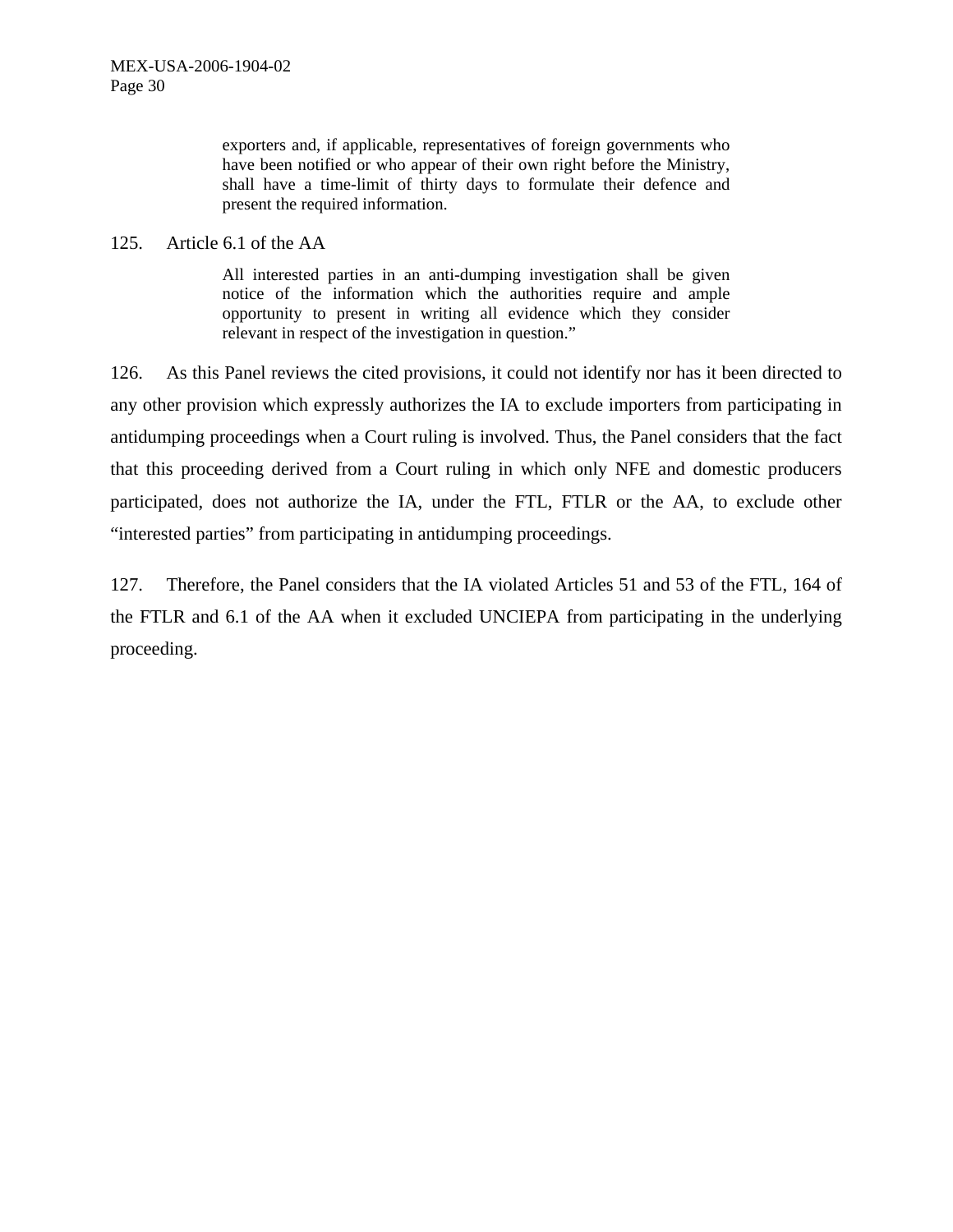#### **VII. ORDER OF THE PANEL**

For the reasons set forth above, the Panel hereby remands this matter to the IA for further proceedings consistent with this opinion, in accordance with paragraph 8 of Article 1904 of the NAFTA. Specifically, the Panel remands this matter with instructions for IA to issue a new dumping, injury and causal link Final Determination based **exclusively** on information and data from the period of review established by the IA in paragraph 386 of its preliminary determination.

In rendering such determination the IA:

- Shall base its determination only on information and data contained on the record.
- **Provide a justification in case it chooses to exclude information or data of certain** months of the period established in paragraph 386 of the preliminary determination.
- **Provide a justification in case it chooses to include producers that are also importers** of the subject merchandise.
- **Provide the percentage of the domestic industry of the subject merchandise that was** considered in its analysis, in case the IA reaches an affirmative injury finding.